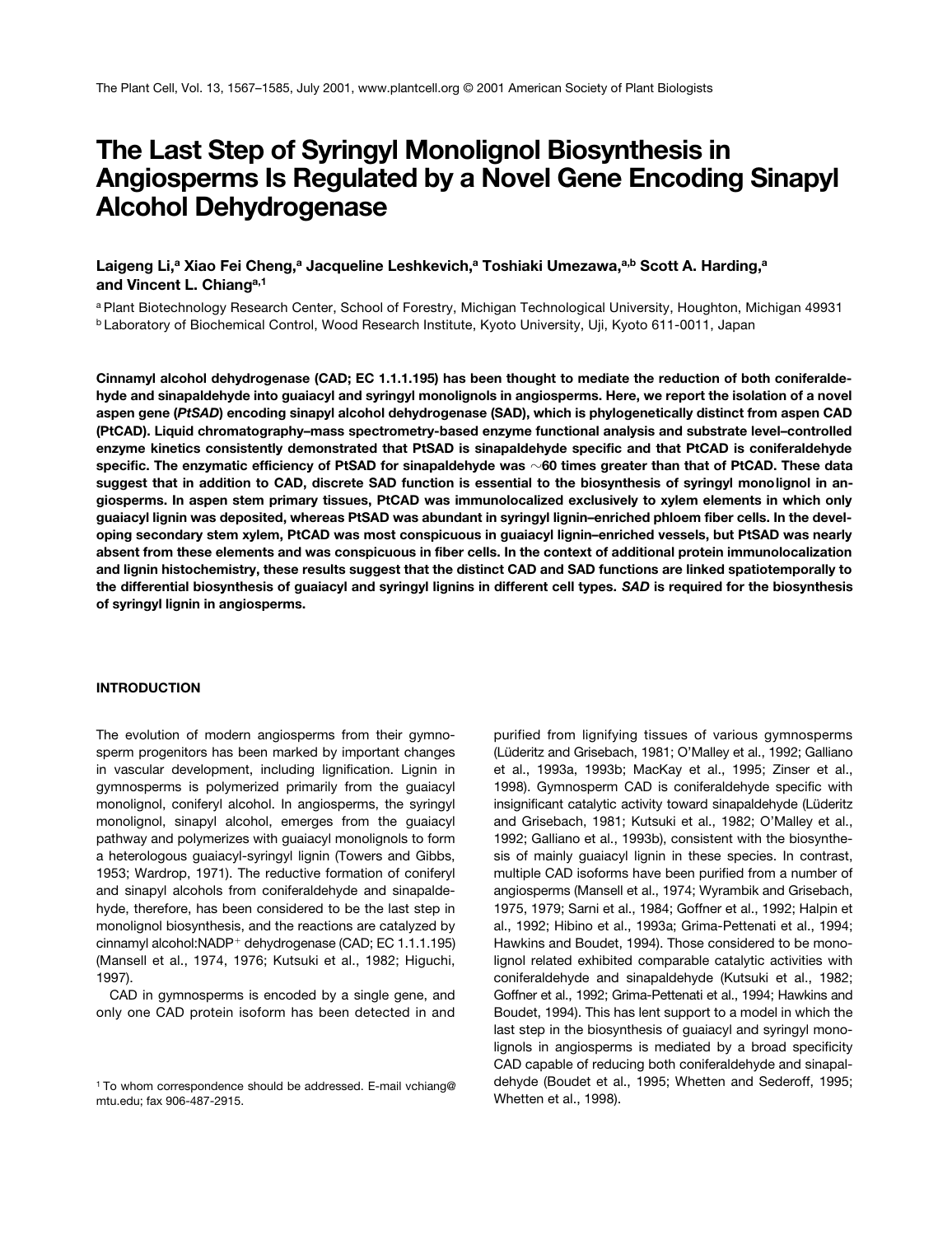Putative *CAD* cDNA sequences also have been isolated from various angiosperms (Knight et al., 1992; Grima-Pettenati et al., 1993; Hibino et al., 1993b; Van Doorsselaere et al., 1995; Sato et al., 1997; Goffner et al., 1998; Brill et al., 1999). The biochemical functions of the proteins they encode, however, remain largely unknown. Two lucerne cDNAs, *MsaCad1* and *MsaCad2*, were characterized for their protein functions (Brill et al., 1999). *MsaCad1* encoded a benzaldehyde dehydrogenase thought to be associated with pathogen defense (Somssich et al., 1989, 1996). *MsaCad2* was believed to encode a monolignol-related CAD because it catalyzed the reduction of coniferaldehyde and sinapaldehyde but not of benzaldehyde derivatives. It was reported as well that the protein encoded by a putative *CAD* cDNA, *pEuCAD2*, from *Eucalyptus gunnii* used coniferaldehyde and sinapaldehyde equally (Grima-Pettenati et al., 1993). pEuCAD2 shares high amino acid sequence homology (80% identity) with MsaCad2. In fact, all monolignol-related CADs cloned thus far from angiosperms share high protein sequence homology with either MsaCad2 (73 to 80% identity) or pEuCAD2 (79 to 81% identity).

The identification of these homologs appears to support the model of multisubstrate CADs in angiosperms for the biosynthesis of monolignols. The suppression of *CAD* gene expression resulting in an essentially unchanged syringylto-guaiacyl (S/G) lignin ratio in transgenic poplar (Baucher et al., 1996) also seems to agree with such a model. However, other transgenic results on CAD downregulation all showed altered S/G ratios (Halpin et al., 1994; Higuchi et al., 1994; Baucher et al., 1996; Stewart et al., 1997), suggesting a likely preferential suppression of substrate-specific alcohol dehydrogenases involved in monolignol biosynthesis. Stewart et al. (1997) showed that CAD-suppressed transgenic tobacco plants had xylem lignin with an increased amount of coniferaldehyde. These results are consistent with the demonstration by Higuchi et al. (1994) that lignins in CAD downregulated transgenic tobacco exhibited up to a 10-fold increase in the quantity of coniferaldehyde, with no change in sinapaldehdye content. Moreover, these transgenic plants had a 24% increase in S/G ratio. These findings are evidence that the downregulated CAD was coniferaldehyde or guaiacyl specific.

In addition, whereas the *Eucalyptus gunnii CAD* gene, *pEuCAD2*, was shown to be highly expressed in developing xylem, it was not expressed in phloem (Grima-Pettenati et al., 1993), a tissue that accumulates syringyl-enriched lignin (Grand et al., 1982). Furthermore, polyclonal antibodies against pEuCAD2 reacted with hybrid poplar proteins localized in stem protoxylem (Samaj et al., 1998), likely a guaiacyl lignin– enriched tissue (Bland, 1966; Hu et al., 1998; Tsai et al., 1998). These results cast doubt on the association of *pEuCAD2*, and therefore its homologs, with the biosynthesis of syringyl monolignol. Together, these lines of evidence led us to hypothesize a new model in which the biosynthesis of monolignols in angiosperms may require guaiacyl-specific as well as syringyl-specific CADs.

The proposition of a syringyl-specific CAD, or sinapyl alcohol dehydrogenase (SAD), also is consistent with recent insights into the mechanism of monolignol substrate biosynthesis. Evidence is accumulating that while being metabolized into guaiacyl monolignol, coniferaldehyde formed in the guaiacyl pathway in angiosperms also becomes a key entry point to sinapaldehyde biosynthesis (Humphreys et al., 1999; Osakabe et al., 1999; Li et al., 2000). Two metabolic steps that are absent from gymnosperm monolignol biosynthesis are linked to syringyl flux. Coniferaldehyde 5-hydroxylase (CAld5H) catalyzes the 5-hydroxylation of coniferaldehyde into 5-hydroxyconiferaldehyde (Osakabe et al., 1999), which in turn is methylated by 5-hydroxyconiferaldehyde *O*-methyltransferase (AldOMT) to form sinapaldehyde (Li et al., 2000). Therefore, the reduction of sinapaldehdye by SAD would be consistent with syringyl monolignol biosynthesis having coevolved with angiosperm-specific CAld5H/AldOMT/ SAD functions.

The vascular system in gymnosperms is relatively simple, consisting mainly of tracheid cells for both conduction and strengthening (Esau, 1965). Angiosperm xylem cells evolved from tracheids and differentiated into conducting elements, the vessels, and principal strengthening elements, the fibers (Esau, 1965). Vessels are enriched in guaiacyl lignin, whereas syringyl-enriched lignin is deposited in fibers (Fergus and Goring, 1970a, 1970b; Musha and Goring, 1975; Saka and Goring, 1985). Furthermore, the deposition of guaiacyl lignin precedes that of syringyl lignin in differentiating xylem elements (Terashima et al., 1986; Saka and Goring, 1988). Our hypothesis of the presence of distinct CAD and SAD functions, therefore, could be extended to suggest that CAD and CAld5H/AldOMT/ SAD functions may be an evolutionary adaptation of angiosperms linked to the differential biosynthesis of guaiacyl and syringyl lignins in accordance with vascular specialization. CAld5H and AldOMT functions during syringyl monolignol biosynthesis have been confirmed in a variety of angiosperms (Li et al., 2000). However, SAD function has yet to be demonstrated.

We report here the discovery of a *SAD* cDNA, *PtSAD*, in developing xylem of aspen. The PtSAD protein sequence is phylogenetically distinguishable from the sequences of all currently known monolignol CADs. We also cloned an aspen xylem *CAD* cDNA, *PtCAD*. Mass spectrometry–based protein functional analyses with 14 aromatic aldehydes and enzyme kinetics confirmed that PtSAD is sinapaldehyde specific and that PtCAD is coniferaldehyde specific. Protein immunolocalization and lignin histochemical localization further revealed that the distributions of PtCAD and PtCAld5H/ PtSAD proteins were correlated spatiotemporally with the deposition of guaiacyl and syringyl lignins in different cell types. Distinct SAD and CAD proteins also were found in several angiosperm species. Together, these results suggest discrete roles in angiosperms for CAD and CAld5H/ AldOMT/SAD proteins in coordinating cell-specific biosynthesis of guaiacyl and syringyl lignins.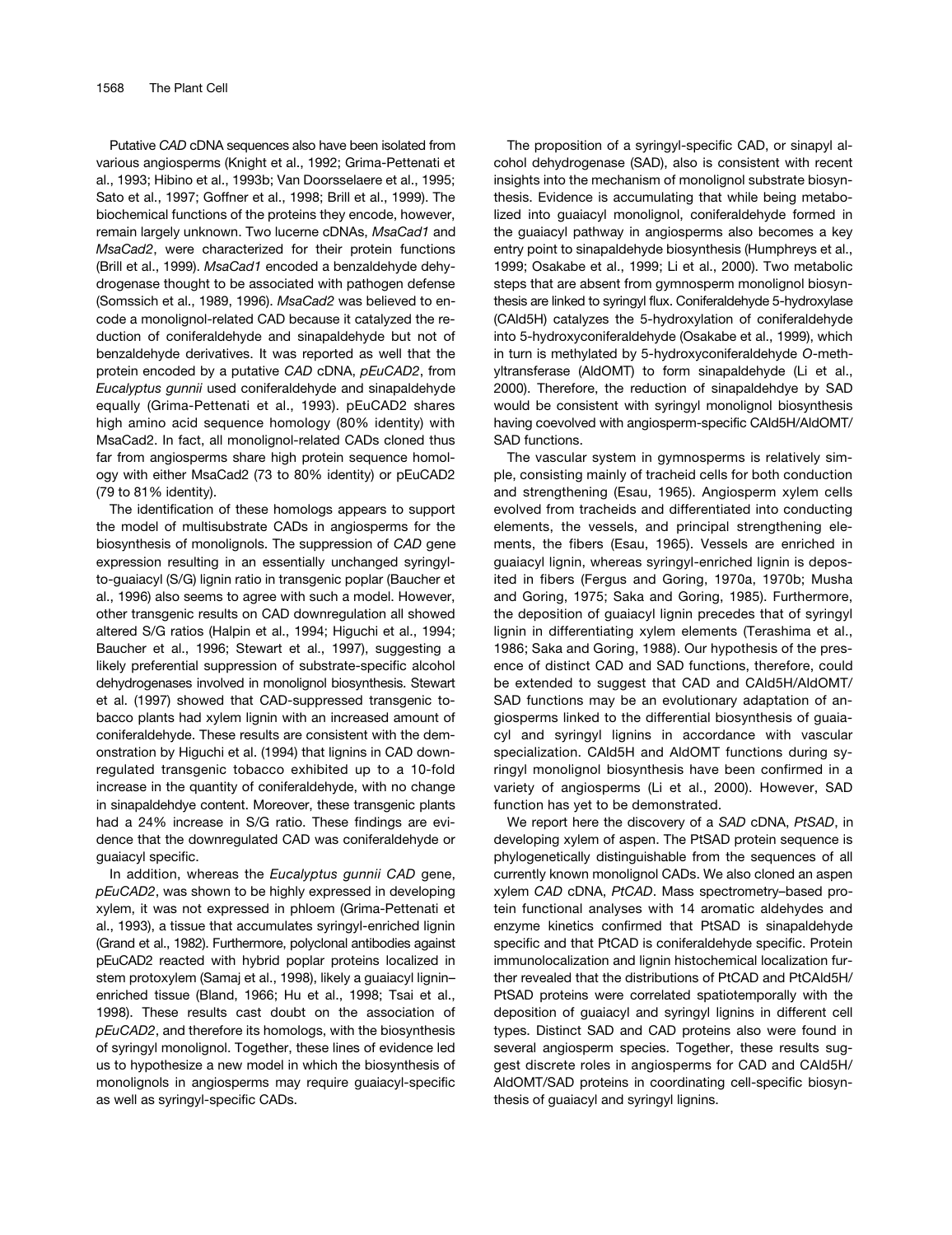### **RESULTS**

## **Cloning of a Novel Alcohol Dehydrogenase Gene,**  *PtSAD***, from Aspen**

To test our hypothesis of distinct *CAD* and *SAD* genes in angiosperms, we first cloned a *CAD* cDNA, *PtCAD*, from developing xylem of aspen and used it to screen for related sequences in the same species. Low- and high-stringency differential screening of  $2.4 \times 10^4$  plaque-forming units from an aspen xylem cDNA library (Wu et al., 2000) resulted in the isolation of two groups of positive clones. Group I contained 12 cDNAs with sequences identical to *PtCAD*. Sequences of the eight cDNAs constituting group II were identical to each other but differed from *PtCAD*. Two of the eight clones in group II were full-length cDNAs and were tentatively named *PtSAD*.

The open reading frame of PtSAD was 1086 bp, encoding a 39-kD protein with a pI of 6.69. The deduced amino acid sequence of PtSAD was 53% identical to that of PtCAD and  $\sim$ 50% identical to that of other angiosperm monolignol CADs, but it exhibited insignificant identity (10 to 40%) with the sequences of alcohol dehydrogenases (ADHs) associated with pathogen defense (Brill et al., 1999). PtCAD, on the other hand, showed extensive amino acid sequence identity with CADs from *Populus trichocarpa Populus deltoides* (97%) (PtCADA; Van Doorsselaere et al., 1995), *Eucalyptus gunnii* (81%) (pEuCAD2; Grima-Pettenati et al., 1993), tobacco (82%) (pTCAD14; Knight et al., 1992), lucerne (79%) (MsaCad2; Brill et al., 1999), and other reported angiosperms (-80%) (Brill et al., 1999). Therefore, *PtSAD* belongs to a novel class of ADHs.

Cofactor and zinc binding sequences conserved in ADHs (Jornvall et al., 1987) were present in PtSAD (Figure 1). The Zn1 binding motif and structural Zn2 consensus regions (Jornvall et al., 1987; MacKay et al., 1995) were located at amino acid residues 71 to 85 and 91 to 117, respectively. A NADP binding site (Jornvall et al., 1987) was identified at residues 191 to 196. Repeated screening of the aspen xylem cDNA library with either *PtCAD* or *Pt-SAD* cDNA probes always resulted in the isolation of clones identical to either *PtCAD* or *PtSAD*, indicating that they are the two predominant monolignol-related *ADH*s in lignifying xylem.

Phylogenetic analysis of PtSAD and available full-length monolignol CAD protein sequences showed that gymnosperm and angiosperm CADs form a cluster that does not include PtSAD (Figure 2). The angiosperm monolignol CADs in this cluster share  $\sim$ 70% amino acid sequence identity with gymnosperm CADs but  $\sim$ 50% with PtSAD, suggesting that all of these putative angiosperm monolignol CADs may be guaiacyl specific. These results also may reflect a divergence of the guaiacyl CAD phylogenetic group into a more syringyl-specialized group, to which Pt-SAD belongs.

## **DNA Gel Blot Analysis of** *PtCAD* **and** *PtSAD* **and RNA and Protein Gel Blot Analyses of** *PtCAD* **and** *PtSAD* **Tissue-Specific Expression in Aspen**

To determine whether there are other *PtCAD-* and *PtSAD*related sequences in aspen, we performed gel blot analysis of aspen genomic DNA digested by various restriction enzymes and hybridized with either *PtCAD* (Figure 3A) or *PtSAD* (Figure 3B) full-length cDNA probes. There was a strong single band in each lane, but a weak single band also was detected in each lane, perhaps evidence of a distantly related sequence. Together with our cDNA screening results, we interpret these data to indicate that *PtCAD* and *PtSAD* likely are the predominant members of a small gene family in aspen.

DNA gel blot analysis also clearly demonstrated that *PtCAD* and *PtSAD* did not cross-hybridize with each other. Thus, using the same hybridization conditions and *PtCAD* and *PtSAD* full-length cDNA probes, we conducted RNA gel blot analysis to investigate the tissue-specific expression of *PtCAD* and *PtSAD* in aspen. The greatest *PtCAD* expression was found in tissue types containing a large amount of lignifying xylem, but its expression was lower in phloem-enriched tissues (internodes 1 to 3; Figure 3C). Strong expression of *PtSAD* was detected in tissues undergoing rapid phloem (internodes 1 to 3; Figure 3D) and xylem (internodes 4 to 9; Figure 3D) development. The expression of *PtCAD* and *PtSAD* was not observed in leaves in which vascular mid-veins were removed.

Next, we conducted protein gel blot analysis to verify the tissue-specific expression of *PtCAD* and *PtSAD*. We obtained polyclonal antisera against affinity-purified PtCAD and PtSAD recombinant proteins produced in *Escherichia coli* and used protein gel blotting to verify the specificity of PtCAD and PtSAD antibodies against PtCAD and PtSAD recombinant proteins. For the various recombinant protein amounts (up to 75 ng) tested, PtCAD antibody did not cross-react with PtSAD protein (Figure 3E), and PtSAD antibody did not cross-react with PtCAD protein (Figure 3F). The PtCAD protein exhibited the expected molecular mass of  $\sim$ 39 kD and was more abundant in protein extracts from xylem than from phloem tissue (Figure 3E). In contrast, the strongest signal using PtSAD antibody was detected in phloem protein extracts (Figure 3F). RNA and protein gel blot analyses consistently indicated that both *PtCAD* and *PtSAD* were associated with lignification. Strong *PtSAD* expression in syringyl lignin–enriched phloem (Grand et al., 1982) suggests a specialized role for *PtSAD* in syringyl monolignol biosynthesis. Therefore, we characterized the biochemical functions of the *PtCAD* and *PtSAD* genes.

## **Substrate Specificity of PtCAD and PtSAD with Phenolic Aldehydes**

NADPH-dependent CAD reductive activity has been estimated spectrophotometrically by monitoring the decrease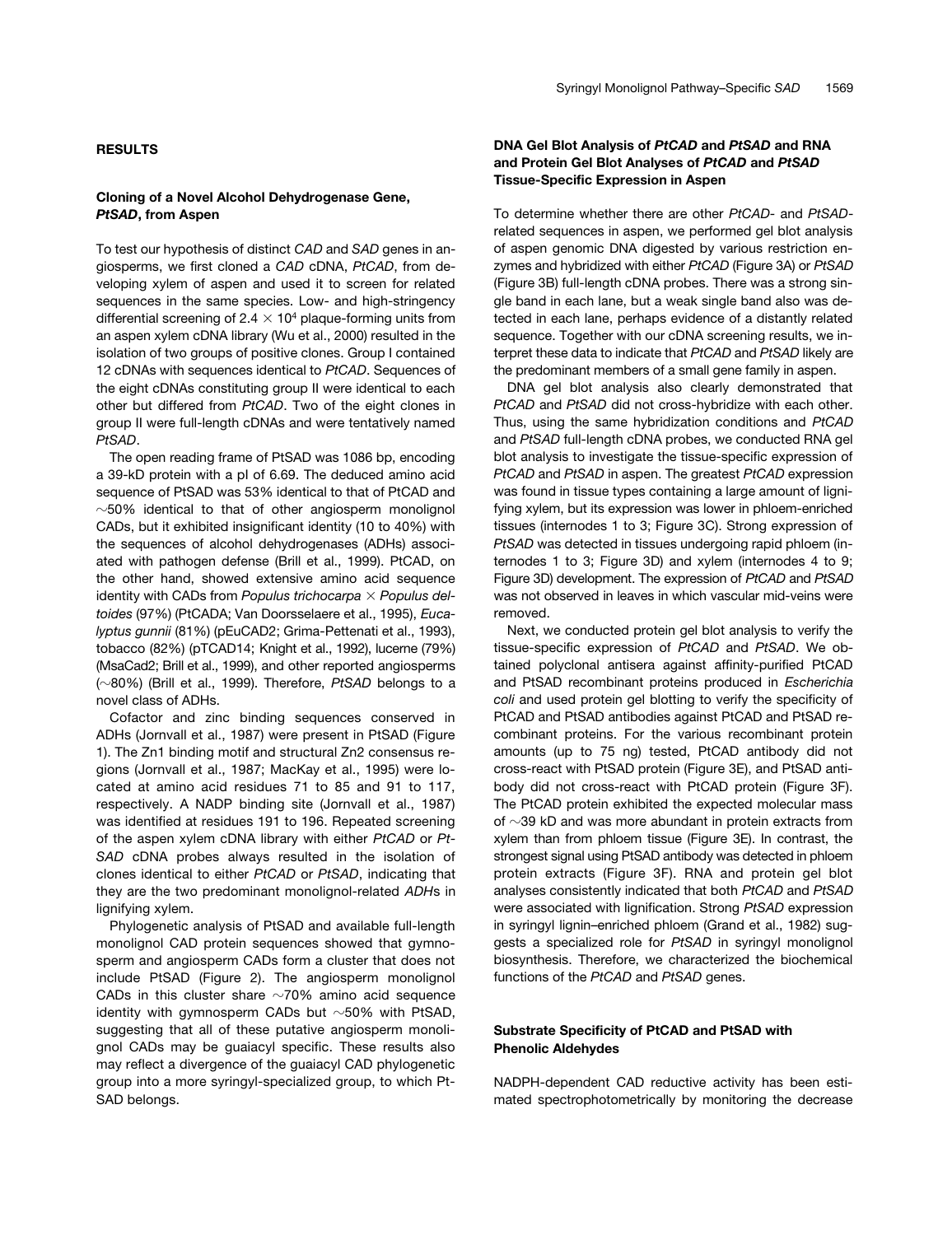|                                                                                                            |                  |             |                              |        |   |              |     |                       |          |     |                       |     | 20                                                                                                                                                                                                                                                                                                                                                                                                                                    |                         |                 |          |           |                               |                                                                                  |              |        |        |                      |     |                         | 40             |              |             |                                                                                             |       |
|------------------------------------------------------------------------------------------------------------|------------------|-------------|------------------------------|--------|---|--------------|-----|-----------------------|----------|-----|-----------------------|-----|---------------------------------------------------------------------------------------------------------------------------------------------------------------------------------------------------------------------------------------------------------------------------------------------------------------------------------------------------------------------------------------------------------------------------------------|-------------------------|-----------------|----------|-----------|-------------------------------|----------------------------------------------------------------------------------|--------------|--------|--------|----------------------|-----|-------------------------|----------------|--------------|-------------|---------------------------------------------------------------------------------------------|-------|
| Aspen SAD                                                                                                  | мs               |             | <b>KSPEEEHP</b>              |        |   |              |     | <b>VKAF</b>           |          |     |                       |     | <b>GWAARDQSGHLS</b>                                                                                                                                                                                                                                                                                                                                                                                                                   |                         |                 |          |           |                               | PFNF                                                                             |              |        |        | <b>SRRATGEEDVRF</b>  |     |                         |                |              | K V         |                                                                                             | L Y   |
| Aspen CAD                                                                                                  |                  | M G         | s                            |        |   | LETER        |     | - K                   | $\bf{I}$ |     |                       |     | <b>VGWAATDS</b>                                                                                                                                                                                                                                                                                                                                                                                                                       |                         | T               | GHL      |           | P<br>A                        | $\mathbf{Y}$                                                                     |              | s      |        | RDTGPED              |     |                         |                | L<br>1       |             |                                                                                             | I S   |
| <b>Eucalyptus CAD</b>                                                                                      |                  |             | - MGSLEKER - TTTGWAARD PSGVL |        |   |              |     |                       |          |     |                       |     |                                                                                                                                                                                                                                                                                                                                                                                                                                       |                         |                 |          |           |                               | SPYTYSLRNTGPEDLYIKV                                                              |              |        |        |                      |     |                         |                |              |             |                                                                                             | L S   |
| Tobacco CAD                                                                                                |                  | M G         |                              | GLE    | v | Е            | K - | T                     | T        |     |                       |     | I G W A A R P P S G V L                                                                                                                                                                                                                                                                                                                                                                                                               |                         |                 |          |           | s<br>P                        | Y<br>$\mathbf T$                                                                 |              |        |        | <b>YTLRNTGPEDV</b>   |     |                         |                |              | EVKV        |                                                                                             | L Y   |
| Lucerne CAD                                                                                                |                  |             | s                            |        |   | $\mathbf{A}$ | Е   | R T T                 |          |     |                       |     | VGLAAKD                                                                                                                                                                                                                                                                                                                                                                                                                               | $\mathbf{P}$            | <b>S</b><br>G   | $\bf{I}$ |           | T<br>P                        | Y                                                                                |              |        |        | <b>YTLRNTGPDD</b>    |     |                         | <b>V</b> Y     |              | IKI         |                                                                                             | H Y   |
|                                                                                                            |                  |             |                              |        |   |              |     |                       |          |     |                       |     |                                                                                                                                                                                                                                                                                                                                                                                                                                       |                         |                 |          |           |                               |                                                                                  |              | Zn1    |        |                      |     |                         |                |              |             |                                                                                             | Zn2   |
|                                                                                                            |                  |             | 50.                          |        |   |              |     |                       |          | 60. |                       |     | и.                                                                                                                                                                                                                                                                                                                                                                                                                                    |                         |                 | 70.      |           |                               |                                                                                  | $\cdot$      | $\sim$ | $\sim$ | $80.$ .              |     |                         |                |              |             | $90.$ .                                                                                     |       |
| Aspen SAD                                                                                                  | $C$ $G$          |             |                              |        |   |              |     |                       |          |     |                       |     |                                                                                                                                                                                                                                                                                                                                                                                                                                       |                         |                 |          |           |                               | CHSDLHSIKNDWGFSMYPLVPGHEIVGEV                                                    |              |        |        |                      |     |                         |                |              |             | <b>TEVGSKVKKVNVGD</b>                                                                       |       |
| Aspen CAD                                                                                                  |                  |             |                              |        |   |              |     |                       |          |     |                       |     |                                                                                                                                                                                                                                                                                                                                                                                                                                       |                         |                 |          |           |                               | C G I C H T D I H Q I K N D L G M S H Y P M V P G H E V V G                      |              | E      | v      | E<br>V               |     |                         |                |              |             | GSDVTKFKAGD                                                                                 |       |
|                                                                                                            |                  |             |                              |        |   |              |     |                       |          |     |                       |     |                                                                                                                                                                                                                                                                                                                                                                                                                                       |                         |                 |          |           |                               |                                                                                  |              |        |        |                      |     |                         |                |              |             | LEVGSEVTKYRVGD                                                                              |       |
| Eucalyptus CAD C G I C H S D I H Q I K N D L G M S H Y P M V P G H E V V G E V                             |                  |             |                              |        |   |              |     |                       |          |     |                       |     |                                                                                                                                                                                                                                                                                                                                                                                                                                       |                         |                 |          |           |                               |                                                                                  |              |        |        | $\mathbf{v}$         |     | GPDV                    |                | $\mathbf{K}$ | <b>FKV</b>  |                                                                                             |       |
| Tobacco CAD                                                                                                |                  |             | CGLCHTDLHOVKNDLGMSNYPLVPGH   |        |   |              |     |                       |          |     |                       |     |                                                                                                                                                                                                                                                                                                                                                                                                                                       |                         |                 |          |           |                               |                                                                                  | G            | E      | v      | <b>VE</b>            |     |                         | l s            |              |             |                                                                                             | G D   |
| Lucerne CAD                                                                                                | $C$ $G$ $V$      |             |                              | s      |   |              |     |                       |          |     |                       |     |                                                                                                                                                                                                                                                                                                                                                                                                                                       |                         |                 |          |           |                               | DLHQIKNDLGMSNYPMVPGHEVVGE                                                        |              |        |        | LEVGSN               |     |                         | V <sub>T</sub> |              | <b>RFKV</b> |                                                                                             | G E   |
|                                                                                                            |                  |             |                              |        |   |              |     |                       | Zn2      |     |                       |     |                                                                                                                                                                                                                                                                                                                                                                                                                                       |                         |                 |          |           |                               |                                                                                  |              |        |        |                      |     |                         |                |              |             |                                                                                             |       |
|                                                                                                            |                  |             |                              | $\sim$ |   | 100          |     | $\sim$                |          |     |                       | 110 |                                                                                                                                                                                                                                                                                                                                                                                                                                       | $\cdot$ $\cdot$ $\cdot$ |                 |          | $\cdot$   |                               | . 120                                                                            | $\ddots$     |        |        |                      |     | . 130                   |                |              |             |                                                                                             |       |
| Aspen SAD                                                                                                  |                  |             |                              |        |   |              |     |                       |          |     |                       |     |                                                                                                                                                                                                                                                                                                                                                                                                                                       |                         |                 |          |           |                               |                                                                                  |              |        |        |                      |     |                         |                |              |             | KVGVGCLVGACHSCESCANDLENYCPKMILTYASIYHDGTITYGGY                                              |       |
| Aspen CAD                                                                                                  |                  |             |                              |        |   |              |     |                       |          |     |                       |     |                                                                                                                                                                                                                                                                                                                                                                                                                                       |                         |                 |          |           |                               | VVGVGVIVGSCKNCHPCKSELEQYCNKKIWSYNDVYTDGKPT                                       |              |        |        |                      |     |                         |                |              |             |                                                                                             |       |
| Eucalyptus CAD                                                                                             |                  |             |                              |        |   |              |     |                       |          |     |                       |     |                                                                                                                                                                                                                                                                                                                                                                                                                                       |                         |                 |          |           |                               |                                                                                  |              |        |        |                      |     |                         |                |              |             | RVGTGIVVGCCRSCSPCNSDQEQYCNKKIWNYNDVYTDGKPTQGGF                                              |       |
| Tobacco CAD                                                                                                | T                |             |                              |        |   |              |     |                       |          |     |                       |     |                                                                                                                                                                                                                                                                                                                                                                                                                                       |                         |                 |          |           |                               | VGLLVGSCRNCGPCKRDIEQYCNKKIWNCN                                                   |              |        |        | D V                  |     |                         | DGKPT          |              |             |                                                                                             | G F   |
| Lucerne CAD                                                                                                |                  |             | GVGLLVGC                     |        |   |              |     |                       |          |     |                       |     |                                                                                                                                                                                                                                                                                                                                                                                                                                       |                         |                 |          |           |                               | CKSCRACDSEIEQYCNKKIWSYNDV                                                        |              |        |        |                      |     | YTDGKI                  |                |              |             | OGGF                                                                                        |       |
|                                                                                                            |                  |             |                              |        |   |              |     |                       |          |     |                       |     |                                                                                                                                                                                                                                                                                                                                                                                                                                       |                         |                 |          |           |                               |                                                                                  |              |        |        |                      |     |                         |                |              |             |                                                                                             |       |
|                                                                                                            | 140              |             |                              |        |   |              |     | $\ddots$ $\ddots$ 150 |          |     |                       |     |                                                                                                                                                                                                                                                                                                                                                                                                                                       |                         | 160             |          | $\cdots$  |                               | $\cdot$ $\cdot$ $\cdot$ 170                                                      |              |        |        | $\ddot{\phantom{1}}$ |     |                         |                |              | 180         |                                                                                             |       |
| Aspen SAD                                                                                                  |                  |             |                              |        |   |              |     |                       |          |     |                       |     |                                                                                                                                                                                                                                                                                                                                                                                                                                       |                         |                 |          |           |                               |                                                                                  |              |        |        |                      |     |                         |                |              |             | SDHMVANERYIIRFPDNMPLDGGAPLLCAGITVYSPLKYFGLDEPG                                              |       |
| Aspen CAD                                                                                                  |                  |             |                              |        |   |              |     |                       |          |     |                       |     |                                                                                                                                                                                                                                                                                                                                                                                                                                       |                         |                 |          |           |                               |                                                                                  |              |        |        |                      |     |                         |                |              |             | A E S M V V D Q K F V V R I P D G M S P E Q A A P L L C A G L T V Y S P L K H F G L K Q S G |       |
| Eucalyptus CAD                                                                                             |                  |             |                              |        |   |              |     |                       |          |     |                       |     |                                                                                                                                                                                                                                                                                                                                                                                                                                       |                         |                 |          |           |                               |                                                                                  |              |        |        |                      |     |                         |                |              |             | AGEIVVGERFVVKIPDGLESEQAAPLMCAGVTVYSPLVRFGLKQSG                                              |       |
| Tobacco CAD                                                                                                | <b>AKSMVVDQK</b> |             |                              |        |   |              |     |                       |          |     |                       |     |                                                                                                                                                                                                                                                                                                                                                                                                                                       |                         |                 |          |           |                               | FVVKIPEGMAPEQAAPLLCAGI                                                           |              |        |        | S                    |     | LNHF                    |                | GF           |             | $\mathsf{o}$                                                                                | S G   |
|                                                                                                            |                  |             |                              |        |   |              |     |                       |          |     |                       |     |                                                                                                                                                                                                                                                                                                                                                                                                                                       |                         |                 |          |           |                               |                                                                                  |              |        |        |                      | SPL |                         |                |              | SHFGLK      | T                                                                                           | P G   |
| Lucerne CAD                                                                                                |                  | s           |                              |        |   |              |     |                       |          |     |                       |     |                                                                                                                                                                                                                                                                                                                                                                                                                                       |                         |                 |          |           |                               | TVVEQKFVVKIPEGLAPEQVAPLLCAG                                                      |              |        |        |                      |     |                         |                |              |             |                                                                                             |       |
|                                                                                                            |                  |             |                              |        |   |              |     |                       |          |     |                       |     |                                                                                                                                                                                                                                                                                                                                                                                                                                       |                         |                 |          |           |                               |                                                                                  |              |        |        |                      |     |                         |                |              |             |                                                                                             |       |
|                                                                                                            |                  |             |                              |        |   | <b>NADP</b>  |     |                       |          |     |                       |     |                                                                                                                                                                                                                                                                                                                                                                                                                                       |                         |                 |          |           |                               |                                                                                  |              |        |        |                      |     |                         |                |              |             |                                                                                             |       |
|                                                                                                            |                  |             |                              | 190    |   |              |     |                       |          |     | $\cdot$ 200           |     | $\begin{array}{cccccccccccccc} \mathbf{1} & \mathbf{1} & \mathbf{1} & \mathbf{1} & \mathbf{1} & \mathbf{1} & \mathbf{1} & \mathbf{1} & \mathbf{1} & \mathbf{1} & \mathbf{1} & \mathbf{1} & \mathbf{1} & \mathbf{1} & \mathbf{1} & \mathbf{1} & \mathbf{1} & \mathbf{1} & \mathbf{1} & \mathbf{1} & \mathbf{1} & \mathbf{1} & \mathbf{1} & \mathbf{1} & \mathbf{1} & \mathbf{1} & \mathbf{1} & \mathbf{1} & \mathbf{1} & \mathbf{1} &$ |                         |                 |          |           | 210                           | - 2                                                                              | $\cdot$      |        |        |                      | 220 |                         |                |              |             |                                                                                             |       |
| Aspen SAD                                                                                                  |                  | KHIG        |                              |        |   |              |     |                       |          |     |                       |     |                                                                                                                                                                                                                                                                                                                                                                                                                                       |                         |                 |          |           |                               |                                                                                  |              |        |        |                      |     |                         |                |              |             | I V G L G G L G H V A V K F A K A F G S K V T V I S T S P S K K E E A L K N F G A D         | . 230 |
| Aspen CAD                                                                                                  |                  |             | L R G G I                    |        |   |              |     |                       |          |     |                       |     |                                                                                                                                                                                                                                                                                                                                                                                                                                       |                         |                 |          |           |                               |                                                                                  |              |        |        |                      |     |                         |                |              |             | L G L G G V G H M G V K I A K A M G H H V T V I S S S D K K R E E A M E H L G A D           |       |
| Eucalyptus CAD                                                                                             |                  |             |                              |        |   |              |     |                       |          |     | <b>GLGGVGHMGVK</b>    | 1   |                                                                                                                                                                                                                                                                                                                                                                                                                                       |                         | <b>AKAMGHHV</b> |          |           |                               | T V                                                                              | <sub>S</sub> |        |        |                      |     |                         |                |              |             | SSDKKRTEALEHLGAD                                                                            |       |
| Tobacco CAD                                                                                                |                  |             |                              |        |   |              |     | <b>GLGGVGHMG</b>      |          |     | <b>VK</b>             | 1   |                                                                                                                                                                                                                                                                                                                                                                                                                                       |                         | AKAMGH          |          |           |                               |                                                                                  |              |        | SNK    |                      |     |                         |                |              |             | <b>KROEALEHLGAD</b>                                                                         |       |
| Lucerne CAD                                                                                                |                  | <b>LRGG</b> |                              |        |   |              |     |                       |          |     |                       |     | L G L G G V G H M G V K V A K A L G H H                                                                                                                                                                                                                                                                                                                                                                                               |                         |                 |          |           |                               |                                                                                  | S            |        | SD     |                      |     |                         |                |              |             | KKKKEALEDLGAD                                                                               |       |
|                                                                                                            |                  |             |                              |        |   |              |     |                       |          |     |                       |     |                                                                                                                                                                                                                                                                                                                                                                                                                                       |                         |                 |          |           |                               |                                                                                  |              |        |        |                      |     |                         |                |              |             |                                                                                             |       |
|                                                                                                            |                  |             |                              |        |   |              | 240 |                       |          |     |                       |     | . 250                                                                                                                                                                                                                                                                                                                                                                                                                                 |                         | $\sim$ $\sim$   |          |           | $\mathbb{Z}$ and $\mathbb{Z}$ |                                                                                  | 260          |        |        |                      |     |                         | 270            |              |             |                                                                                             |       |
| Aspen SAD                                                                                                  |                  |             |                              |        |   |              |     |                       |          |     |                       |     |                                                                                                                                                                                                                                                                                                                                                                                                                                       |                         |                 |          |           |                               | SRPQEQMQAAAGTLDGIIDTVSAVHPLLPLFGLLKSHGK                                          |              |        |        |                      |     |                         |                |              |             |                                                                                             |       |
| Aspen CAD                                                                                                  |                  |             |                              |        |   |              |     |                       |          |     |                       |     |                                                                                                                                                                                                                                                                                                                                                                                                                                       |                         |                 |          |           |                               | EYL VSSDVESMQKAADQLDYIIDTVPVVHPLEPYL SLLKLDGKL                                   |              |        |        |                      |     |                         |                |              |             |                                                                                             |       |
| Eucalyptus CAD                                                                                             |                  |             |                              |        |   |              |     |                       |          |     |                       |     |                                                                                                                                                                                                                                                                                                                                                                                                                                       |                         |                 |          |           |                               | AYLVSSDENGMKEATDSLDYIFDTIPVVHP                                                   |              |        |        |                      |     |                         |                |              |             | LEPYLALLKLDGKLIL                                                                            |       |
| <b>Tobacco CAD</b>                                                                                         |                  |             | DYLVS                        |        |   |              |     |                       |          |     | <b>SDTDKMOEASDSLD</b> |     |                                                                                                                                                                                                                                                                                                                                                                                                                                       |                         |                 | IDT      |           | <b>VPV</b>                    |                                                                                  | G H P        |        | L E P  |                      |     |                         |                |              | YLSLLKIDGKL |                                                                                             |       |
| Lucerne CAD                                                                                                |                  |             | <b>NYLVSSDTVGMOE</b>         |        |   |              |     |                       |          |     | <b>AADSLD</b>         |     |                                                                                                                                                                                                                                                                                                                                                                                                                                       |                         |                 | D T      | <b>VP</b> | M                             |                                                                                  |              |        | GHPLEP | YL                   |     | SLLKI                   |                |              |             | DGKLIL                                                                                      |       |
|                                                                                                            |                  |             |                              |        |   |              |     |                       |          |     |                       |     |                                                                                                                                                                                                                                                                                                                                                                                                                                       |                         |                 |          |           |                               |                                                                                  |              |        |        |                      |     |                         |                |              |             |                                                                                             |       |
|                                                                                                            |                  |             |                              |        |   |              |     |                       |          |     |                       |     |                                                                                                                                                                                                                                                                                                                                                                                                                                       |                         |                 |          |           |                               |                                                                                  |              |        |        |                      |     |                         |                |              |             |                                                                                             |       |
|                                                                                                            |                  |             | 280                          |        |   |              |     |                       |          | 290 |                       |     |                                                                                                                                                                                                                                                                                                                                                                                                                                       |                         |                 | 300      |           |                               |                                                                                  |              |        | E      | 310                  |     |                         |                |              |             | 320                                                                                         | $I$ T |
| Aspen SAD                                                                                                  |                  |             | Е                            |        |   | Е            |     |                       |          |     |                       |     | PAFSLIAGRKIVAGSGI                                                                                                                                                                                                                                                                                                                                                                                                                     |                         |                 |          |           |                               |                                                                                  | <b>GGMK</b>  |        |        | TQEMIDFAAKHN         |     |                         |                |              |             |                                                                                             |       |
| Aspen CAD                                                                                                  |                  |             |                              |        |   |              |     |                       |          |     |                       |     |                                                                                                                                                                                                                                                                                                                                                                                                                                       |                         |                 |          |           |                               | M G V I N T P L Q F V S P M V M L G R K S I T G S F I G S M K E T E E M L E F C  |              |        |        |                      |     |                         |                |              |             | KEKGLA                                                                                      |       |
| Eucalyptus CAD T G V I N A P L Q F I S P M V M L G R K S I T G S F I G S M K E T E E M L E F C K E K G L T |                  |             |                              |        |   |              |     |                       |          |     |                       |     |                                                                                                                                                                                                                                                                                                                                                                                                                                       |                         |                 |          |           |                               |                                                                                  |              |        |        |                      |     |                         |                |              |             |                                                                                             |       |
| Tobacco CAD                                                                                                |                  |             |                              |        |   |              |     |                       |          |     |                       |     |                                                                                                                                                                                                                                                                                                                                                                                                                                       |                         |                 |          |           |                               |                                                                                  |              |        |        |                      |     |                         |                |              |             | MGVINTPLQFISPMVMLGRKSITGSFIGSMKETEEMLDFCKEKGVT                                              |       |
| Lucerne CAD                                                                                                |                  |             |                              |        |   |              |     |                       |          |     |                       |     |                                                                                                                                                                                                                                                                                                                                                                                                                                       |                         |                 |          |           |                               |                                                                                  |              |        |        |                      |     |                         |                |              |             | MGVINTPLQFVTPMVMLGRKSITGSFVGSVKETEEMLEFWKEKGLT                                              |       |
|                                                                                                            |                  |             |                              |        |   |              |     |                       |          |     |                       |     |                                                                                                                                                                                                                                                                                                                                                                                                                                       |                         |                 |          |           |                               |                                                                                  |              |        |        |                      |     |                         |                |              |             |                                                                                             |       |
|                                                                                                            |                  |             |                              |        |   |              |     |                       |          |     |                       |     |                                                                                                                                                                                                                                                                                                                                                                                                                                       |                         |                 |          |           |                               | 330 340 350                                                                      |              |        |        |                      |     | $\cdot \cdot \cdot 360$ |                |              |             |                                                                                             |       |
| Aspen SAD                                                                                                  |                  |             |                              |        |   |              |     |                       |          |     |                       |     |                                                                                                                                                                                                                                                                                                                                                                                                                                       |                         |                 |          |           |                               | A D I E V I S T D Y L N T A M E R L A K N D V R Y R F V I D V G N T L A A T K P  |              |        |        |                      |     |                         |                |              |             |                                                                                             |       |
| Aspen CAD                                                                                                  |                  |             |                              |        |   |              |     |                       |          |     |                       |     |                                                                                                                                                                                                                                                                                                                                                                                                                                       |                         |                 |          |           |                               | SMIEVIKMDYINTAFERLEKNDVRYRFVVDVAGSKLIP                                           |              |        |        |                      |     |                         |                |              |             |                                                                                             |       |
| Eucalyptus CAD S Q I E V I K M D Y V N T A L E R L E K N D V R Y R F V V D V V G S K L D                   |                  |             |                              |        |   |              |     |                       |          |     |                       |     |                                                                                                                                                                                                                                                                                                                                                                                                                                       |                         |                 |          |           |                               |                                                                                  |              |        |        |                      |     |                         |                |              |             |                                                                                             |       |
| Tobacco CAD                                                                                                |                  |             |                              |        |   |              |     |                       |          |     |                       |     |                                                                                                                                                                                                                                                                                                                                                                                                                                       |                         |                 |          |           |                               | SQIEIVKMDYINTAMERLEKNDVRYRFVVDVIGSKLDQ<br>SMIEIVTMDYINKAFERLEKNDVRYRFVVDVKGSKFEE |              |        |        |                      |     |                         |                |              |             |                                                                                             |       |

**Figure 1.** Amino Acid Sequence Alignment of Aspen SAD and Selected CAD Proteins.

The deduced amino acid sequences of aspen SAD and CAD, Eucalyptus CAD (*Eucalyptus globulus*), tobacco CAD (*Nicotiana tabacum*), and lucerne CAD (*Medicago sativa*) were aligned using the OMIGA program of the GCG software package (Genetics Computer Group, Madison, WI). Identical amino acid sequences are shaded. Locations of Zn1, Zn2, and NADP binding domains are indicated.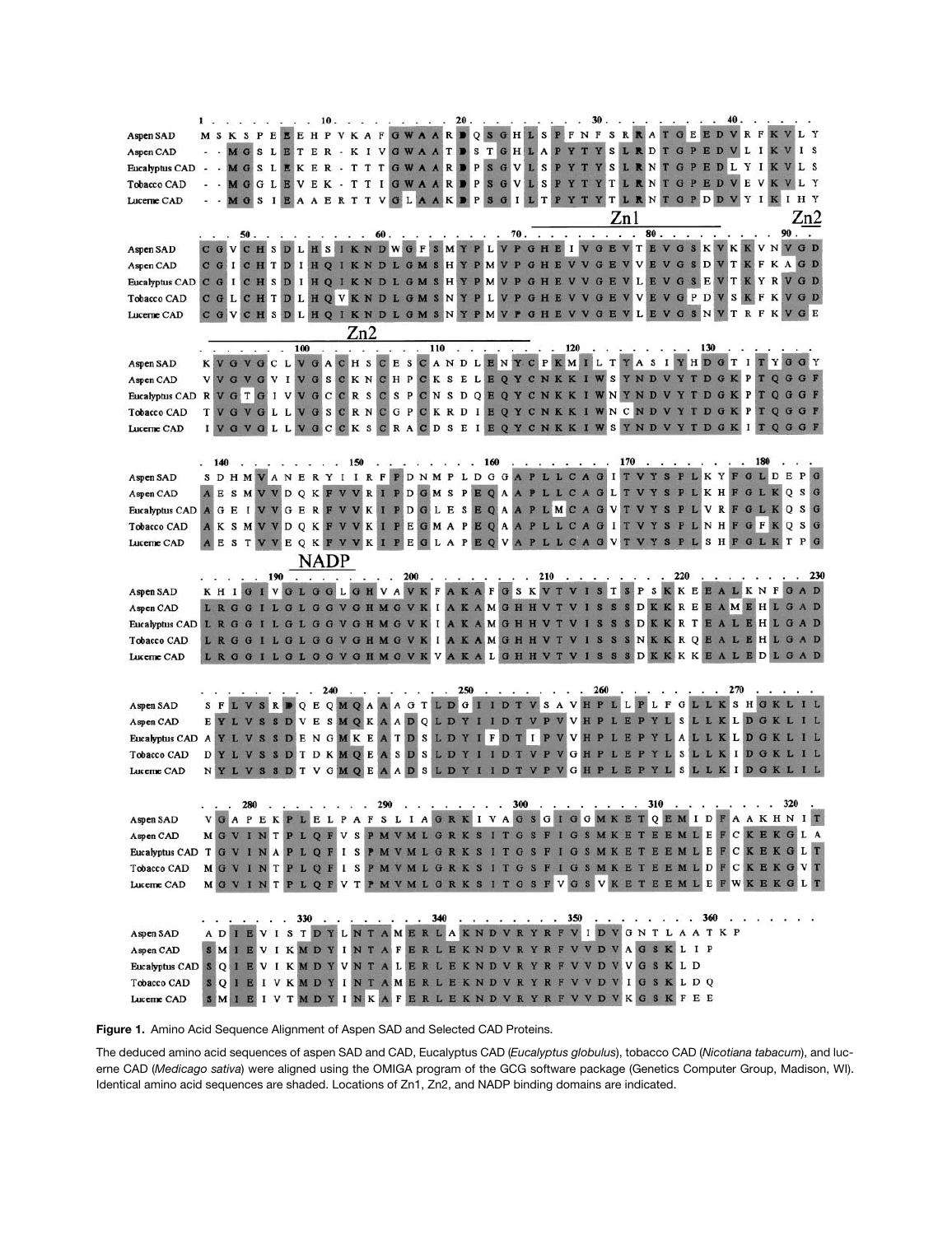in *A*340 attributable to the oxidation of NADPH, presumably coupled exclusively with the reduction of the aldehyde substrate provided (Wyrambik and Grisebach, 1975). The identities and quantities of all possible reduction products, including those of the alcohol product in question, can only be assumed. In this study, we developed an HPLC-UV/ mass spectrometry (MS) approach to unambiguously quantify the authentic reaction products in all enzyme reactions. After reaction termination, the mixture was subjected directly to HPLC separation, and the structural identities and quantities of the separated reaction products were corroborated on the basis of diode array UV and MS signature comparisons with authentic compounds.

Using this HPLC-UV/MS system, we determined the functions of PtCAD and PtSAD by first testing the substrate specificity of the purified PtCAD and PtSAD recombinant proteins with various benzaldehyde and *p*-coumaraldehyde derivatives. PtCAD and PtSAD were inactive with benzaldehyde, 2-hydroxybenzaldehyde, *p*-hydroxybenzaldehyde, 3,4-dihydroxybenzaldehyde, vanillin, 5-hydroxyvanillin, and 5-methoxyvanillin but exhibited low or insignificant activity





An unweighted pair-group method using arithmetic averages was used for phylogenetic tree analysis of aspen SAD (PtSAD) and other full-length plant CAD protein sequences available in the Gen-Bank database.



**Figure 3.** Molecular Characterization of Aspen *PtCAD* and *PtSAD*.

**(A)** and **(B)** Genomic DNA gel blot analysis. Aspen genomic DNA (10 g/lane) was digested with restriction enzymes and hybridized with 32P-labeled full-length *PtCAD* **(A)** and *PtSAD* **(B)** cDNAs.

**(C)** and **(D)** RNA gel blot analysis of *PtCAD* and *PtSAD* tissue-specific expression patterns. Total RNA (10  $\mu$ g/lane) from each organ or tissue type was hybridized with 32P-labeled full-length *PtCAD* **(C)** and *PtSAD* **(D)** cDNAs.

**(E)** and **(F)** Protein gel blot analysis of anti-PtCAD and anti-PtSAD antibody specificity and tissue-specific expression of PtCAD and PtSAD. Immunoblots of *E. coli*–expressed and affinity-purified PtCAD and PtSAD recombinant proteins (25 ng/lane) and plant protein extracts (10 µg/lane) with anti-PtCAD (E) and anti-PtSAD **(F)** antibodies.

with 2-methoxybenzaldehyde and 3-methoxybenzaldehyde (data not shown). Preliminary results also showed that in sharp contrast, PtCAD and PtSAD exhibited high activities with all *p*-coumaraldehyde derivatives tested, PtSAD having the greatest activity with sinapaldehyde and PtCAD having the greatest activity with coniferaldehyde. Figures 4A and 4B show the typical HPLC-UV/MS results of PtCAD and PtSAD reactions with coniferaldehyde and sinapaldehyde, respectively. These aldehydes and their alcohol derivatives then were used as substrates to characterize the pH dependence of the PtCAD and PtSAD reduction and oxidation reactions (data not shown). Kinetic analyses of PtCAD- and PtSAD-catalyzed reductive reactions with *p*-coumaraldehyde derivatives then were conducted at their respective enzyme pH optima.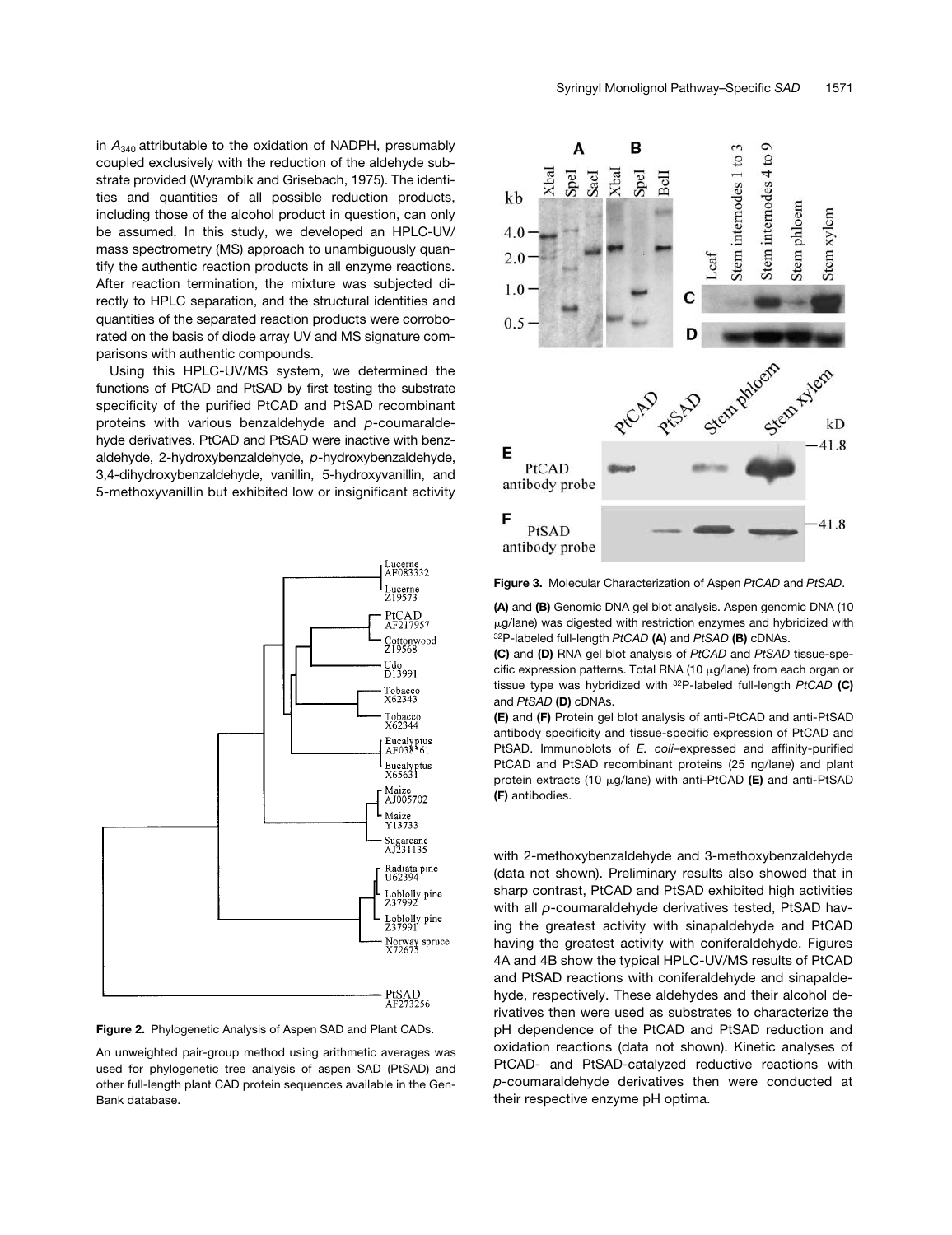

**Figure 4.** HPLC-UV/MS Analysis of Recombinant PtCAD and PtSAD Reactions.

**(A)** HPLC-MS (selected ion monitoring, 70 V; mass-to-charge ratio [*m/z*], 179.0) chromatogram showing the PtCAD reduction (see Methods) of coniferaldehyde (blue; retention time [Rt] = 13.58 min) into coniferyl alcohol (brown; Rt = 7.79 min). The inset shows the negative ion electrospray mass spectrum (scanning mode at 70 V) of coniferyl alcohol with properties (UV [HPLC mobile phase]  $\lambda_{\text{max}}$  I, 262 nm,  $\lambda_{\text{max}}$  II, 294 nm; MS [150 V] mass-to-charge ratio [%], 179.1 [100%], 164 [39%], 146 [38%], 161 [25%]) identical to the authentic standard. MW, molecular weight. **(B)** HPLC-MS (selected ion monitoring, 70 V; mass-to-charge ratio [*m/z*], 209.0) chromatogram showing the PtSAD-mediated sinapaldehyde (red; Rt = 12.09 min) reduction (see Methods) into sinapyl alcohol (green; Rt = 7.03 min). The inset shows the negative ion electrospray mass spectrum of sinapyl alcohol with properties (UV [HPLC mobile phase]  $\lambda_{\text{max}}$  I, 222 nm,  $\lambda_{\text{max}}$  II, 274; MS [150 V] mass-to-charge ratio [%], 209.1 [100%], 194 [41%], 176 [11%]) identical to the authentic compound. MW, molecular weight.

**(C)** and **(D)** HPLC-MS (selected ion monitoring, 70 V; mass-to-charge ratio [*m/z*], 179.0 and 209.0) chromatograms of PtCAD and PtSAD reactions (see Methods) with a mixture of equal molar coniferaldehyde (blue; Rt = 13.58 min) and sinapaldehyde (red; Rt = 12.09 min). Coniferyl alcohol (brown; Rt = 7.79 min) is the exclusive product of the PtCAD reaction (C), and sinapyl alcohol (green; Rt = 7.03 min) is the only product of the PtSAD reaction **(D)**.

*O*-Coumaric acid was the internal standard (I.S.) in all reactions.

## **PtCAD and PtSAD Enzyme Kinetic Properties and Inhibition Kinetics**

Lineweaver-Burk analysis (Tables 1 and 2) revealed significantly greater turnover rates for PtSAD-catalyzed reactions than for PtCAD-catalyzed reactions with all aldehydes tested.  $V_{\text{max}}/K_{\text{m}}$  values demonstrated that coniferaldehyde was the preferred substrate for PtCAD and that the preferred PtSAD substrate was sinapaldehyde. In light of the increasing evidence that competition among structurally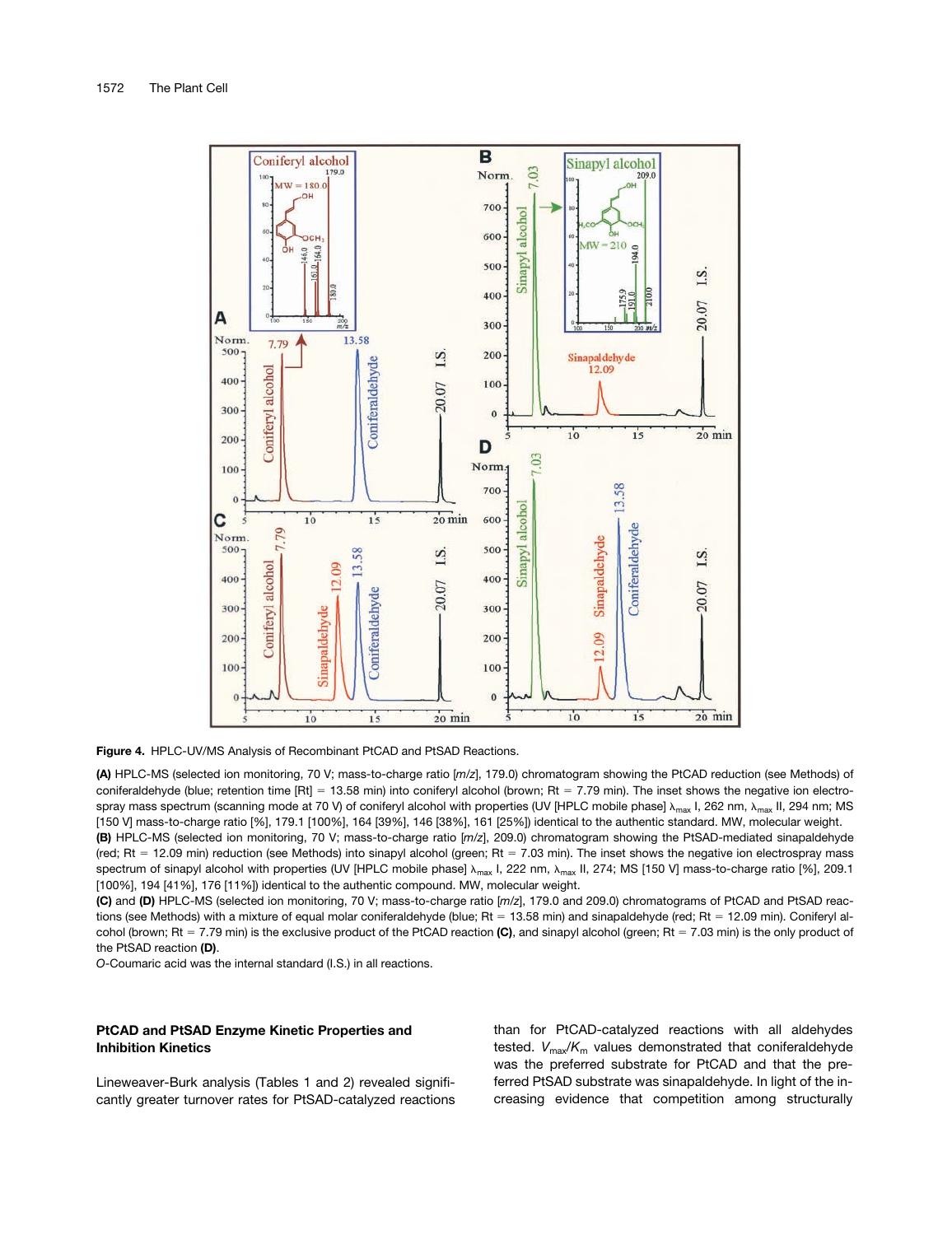similar monolignol pathway intermediates as substrates can modulate enzyme activities to affect phenolic metabolism (Osakabe et al., 1999; Li et al., 2000), we tested PtCAD and PtSAD in mixed substrate reactions. When a mixture of equal molar coniferaldehyde and sinapaldehyde was incubated with PtCAD, coniferaldehyde was converted into the guaiacyl monolignol, coniferyl alcohol, but sinapaldehyde reduction was blocked (Figure 4C). These findings provide evidence that CAD is guaiacyl specific and that a discrete SAD function is needed for the biosynthesis of syringyl monolignol. PtSAD would fulfill such a need, because it mediated the exclusive production of sinapyl alcohol from a mixture of coniferaldehyde and sinapaldehyde (Figure 4D). Evidently, sinapaldehyde also acted as an inhibitor of PtSADcatalyzed coniferaldehyde reduction. To understand how coniferaldehyde may inhibit PtCAD-catalyzed sinapaldehyde reduction and how sinapaldehyde may block PtSADmediated coniferaldehyde reduction in vivo, we studied enzyme inhibition kinetics.

For both PtCAD and PtSAD proteins, the two-substrate interactions were of the competitive inhibition type (Figure 5). Coniferaldehyde, the preferred substrate of PtCAD, was a competitive inhibitor of PtCAD-catalyzed reduction of sinapaldehyde, with an apparent inhibition constant (K<sub>i</sub>) of 1.7 μM (Figure 5A, inset), a value that was significantly lower than the *K*m (Table 1) of coniferaldehyde as a PtCAD substrate. Sinapaldehyde, the preferred PtSAD substrate, strongly inhibited PtSAD utilization of coniferaldehyde, with a  $K_i$  of 0.5  $\mu$ M (Figure 5B, inset), nearly 15 times lower than the  $K<sub>m</sub>$  (Table 2) of sinapaldehyde as a PtSAD substrate. These results provide evidence that in the presence of coniferaldehyde, PtCAD-mediated sinapaldehyde reduction is unlikely, and that in the presence of sinapaldehyde, PtSAD-catalyzed coniferaldehyde reduction would not take place in vivo. Thus, PtCAD is a coniferaldehyde- or guaiacyl-specific CAD and PtSAD is a sinapaldehyde- or syringyl-specific SAD. These results challenge the traditional model of monolignol biosynthesis and suggest that CAD mediates the reduction of coniferaldehyde into guaiacyl monolignol and that SAD along with CAld5H/AldOMT controls the biosynthesis and utilization of sinapaldehyde for syringyl monolignol.

## **Histochemical and Chemical Detection of Guaiacyl and Syringyl Lignin Distributions in Aspen Stem Vascular Tissues**

We began to identify the in situ relationship between PtCAD and PtSAD and guaiacyl and syringyl lignin biosynthesis by analyzing the distribution of guaiacyl and syringyl lignins in vascular systems of the aspen stem. Syringyl lignin can be distinguished chromogenically from guaiacyl lignin in situ by Cross/Bevan or Mäule color reaction (Nakano and Meshitsuka, 1992). The lignin-based chromophore-forming mechanisms in these two methods are similar. The chlorination of the syringyl nucleus leads to a pink (lignifying cells) or red (lignified cells) color, whereas the guaiacyl nucleus produces a light (lignifying cells) to dark (lignified cells) brown color (Bland, 1966; Wardrop, 1981). In this study, we used the Cross/Bevan method because of its mild reaction conditions, circumventing the problem of thin tissue section destruction that often occurs during Mäule color reactions.

In the primary vascular tissues, lignin was observed only in xylem and was of the guaiacyl type, as revealed by the brown staining of protoxylem and metaxylem vessel elements between stem internodes 1 and 4 (Figures 6A and 6B). This was further confirmed by thioacidolysis analysis of stem lignin, which demonstrated the exclusive detection of guaiacyl monomers (Figure 6D). The primary xylem remained as the only stem tissue containing pure guaiacyl lignin (Figures 6E to 6G). Guaiacyl-syringyl lignin appeared during the differentiation of secondary vascular systems, as indicated by the chemical analyses of stem internodes 5 and beyond (Figure 6H). However, the deposition of syringyl lignin in the secondary xylem followed that of guaiacyl lignin, as manifested by the color change from bright light brown to pink and then red in developing, partially lignified, and extensively lignified secondary xylem elements, respectively (Figure 6G). This is consistent with the reported sequential deposition of guaiacyl followed by syringyl lignins in xylem cells of angiosperms (Terashima et al., 1986; Saka and Goring, 1988).

Aggregated protophloem parenchyma cells, the precursors of primary phloem fibers (Esau, 1965), were present in

| Table 1. Kinetic Properties of the Recombinant PtCAD Protein <sup>a</sup> |                |                                                                    |                                           |                             |  |  |  |
|---------------------------------------------------------------------------|----------------|--------------------------------------------------------------------|-------------------------------------------|-----------------------------|--|--|--|
| Substrate                                                                 | $K_{m}(\mu M)$ | $V_{\text{max}}$ (nmol·min <sup>-1</sup> · $\mu$ g <sup>-1</sup> ) | $k_{\text{cat}}^{b}$ (min <sup>-1</sup> ) | $V_{\rm max}/K_{\rm m}$ (%) |  |  |  |
| p-Coumaraldehyde                                                          | $6.2 \pm 1.1$  | $0.17 \pm 0.04$                                                    | $6.8 \pm 0.2$                             | 30.1                        |  |  |  |
| Caffealdehyde                                                             | $37.0 \pm 5.4$ | $0.15 \pm 0.03$                                                    | $6.0 \pm 0.2$                             | 4.4                         |  |  |  |
| Coniferaldehyde                                                           | $2.3 \pm 0.8$  | $0.21 \pm 0.03$                                                    | $8.4 \pm 0.3$                             | 100                         |  |  |  |
| 5-Hydroxyconiferaldehyde                                                  | $17.5 \pm 2.5$ | $0.17 \pm 0.04$                                                    | $6.8 \pm 0.4$                             | 10.6                        |  |  |  |
| Sinapaldehyde                                                             | $9.1 \pm 1.2$  | $0.10 \pm 0.01$                                                    | $4.0 \pm 0.2$                             | 12.0                        |  |  |  |

 $a$  Values are means  $\pm$  SE for three independent assays.

<sup>b</sup>  $k_{\text{cat}}$ , enzyme turnover number.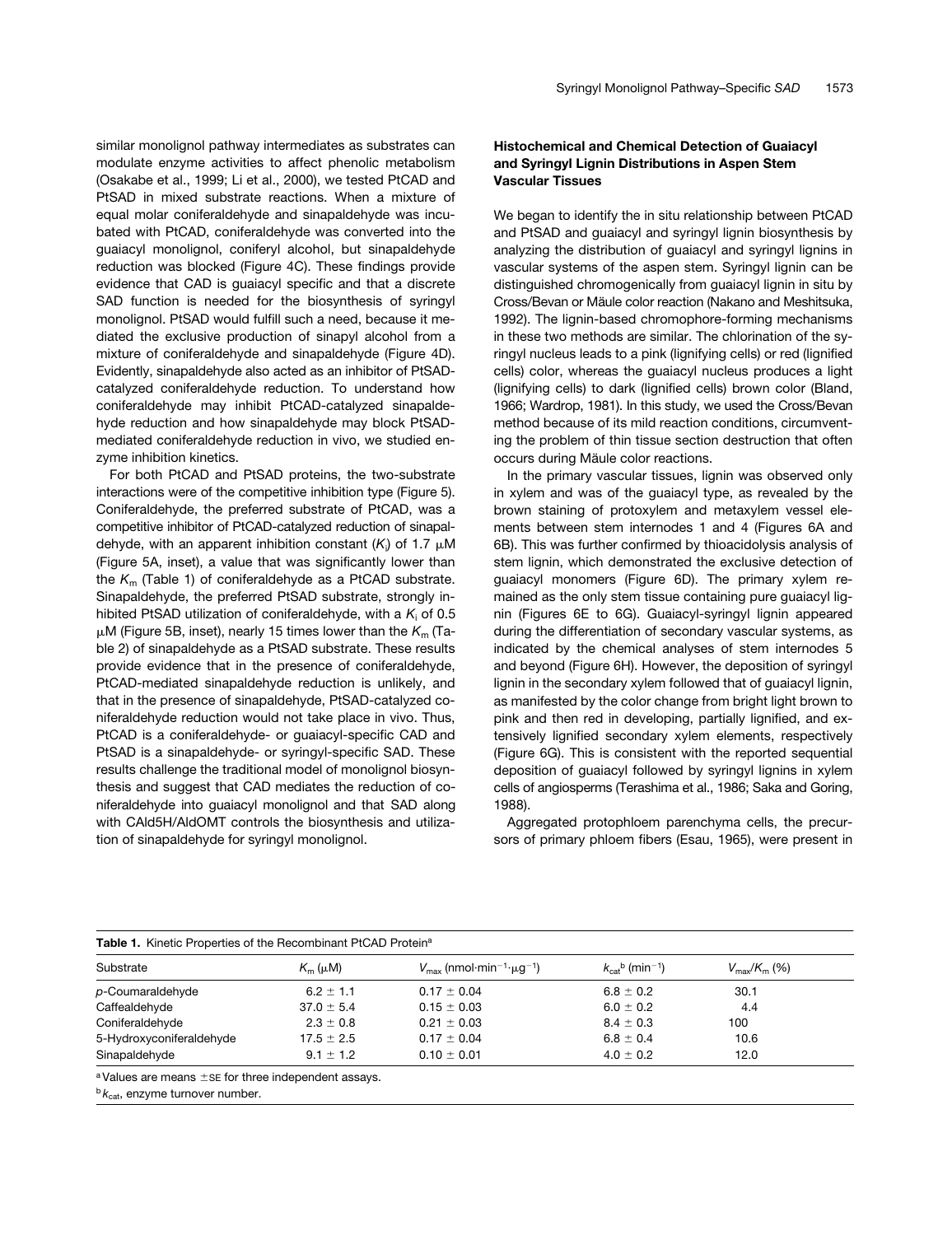| Substrate                | $K_{m}(\mu M)$  | $V_{\text{max}}$ (nmol·min <sup>-1</sup> · $\mu$ g <sup>-1</sup> ) | $k_{\text{cat}}^{b}$ (min <sup>-1</sup> ) | $V_{\rm max}/K_{\rm m}$ (%) |
|--------------------------|-----------------|--------------------------------------------------------------------|-------------------------------------------|-----------------------------|
| p-Coumaraldehyde         | $15.6 \pm 1.4$  | $2.9 \pm 0.3$                                                      | $116 \pm 11$                              | 27.4                        |
| Caffealdehyde            | $140.0 \pm 9.1$ | $2.0 \pm 0.1$                                                      | $80 \pm 4$                                | 2.2                         |
| Coniferaldehyde          | $12.7 \pm 1.5$  | $2.3 \pm 0.2$                                                      | $92 \pm 6$                                | 26.6                        |
| 5-Hydroxyconiferaldehyde | $36.1 \pm 2.3$  | $3.8 \pm 0.4$                                                      | $152 \pm 16$                              | 15.5                        |
| Sinapaldehyde            | $7.4 \pm 1.1$   | $5.0 \pm 0.3$                                                      | $200 \pm 13$                              | 100                         |

**Table 2.** Kinetic Properties of the Recombinant PtSAD Proteina

 $a$  Values are means  $\pm$  SE for three independent assays.

 $b_{k_{\text{cat}}}$ , enzyme turnover number.

primary growth tissues (Figures 6A to 6C), but these cells were not stained for lignin, likely because of their lack of secondary wall thickening. They also failed to stain for guaiacyl lignin once lignification and secondary thickening began (Figure 6I). Instead, syringyl-positive pink (Figure 6I) to red (Figures 6E and 6F) coloration prevailed in these cells as they differentiated into fibers. Indeed, phloem fibers are known for their enrichment in syringyl lignin, but they do accumulate guaiacyl-syringyl lignin (Grand et al., 1982). Together, these observations indicate that in direct contrast to the lignification sequence in secondary xylem elements, the biosynthesis of syringyl lignin precedes and overwhelms that of guaiacyl lignin in primary phloem fibers.

We then used immunolocalization to verify whether PtCAD is associated with guaiacyl lignin–synthesizing primary xylem and whether the distribution of PtCAD and PtSAD is in line with the guaiacyl and syringyl lignin deposition patterns in phloem and xylem elements. The distribution of another syringyl pathway protein, PtCAld5H, also was analyzed.

## **Immunolocalization of PtCAD, PtCAld5H, and PtSAD in Aspen Stem Internodes**

Conditions similar to those present during protein gel blot analyses, by which the specificities of PtCAD and PtSAD antibodies were verified (Figures 3E and 3F), were applied to cellular immunolocalization. PtSAD and PtCAld5H were visualized in tissue sections after the anti-rabbit IgG–alkaline phosphatase reaction with nitroblue tetrazolium/5-bromo-4-chloro-3-indolyl phosphate substrate. PtCAD signals were visualized with Fast Red substrate. Serial sections were analyzed. Preimmune serum used at the same protein concentration as the anti-PtCAD, anti-PtSAD, or anti-PtCAld5H antiserum gave no immunolabeling signal (data not shown). At the third internode, PtCAD was detected almost exclusively in developing metaxylem vessels (Figure 7A). PtSAD was not detected in metaxylem vessels but was most conspicuous in protophloem parenchyma cells and in the parenchymatous storage tissue, the medullary sheath (Figure 7B).

The cellular distribution of PtCAld5H (Figure 7C) conformed with that of PtSAD. At the third internode, the lignification and secondary wall thickening had begun in metaxylem vessels but not in protophloem parenchyma cells (Figures 6A to 6C). Consistently, no lignin color reaction was observed in protophloem parenchyma cells (Figure 6A), despite the detection in these cells of PtSAD and CAld5H (Figures 7B and 7C). However, at internode 6, both syringyl lignin deposition (Figure 6I) and PtSAD signals (data not shown) were observed in these cells undergoing differentiation into primary phloem fibers. At the eighth internode, PtSAD signals diminished in these differentiating fiber cells (Figure 7E), signifying the near completion of syringyl monolignol biosynthesis in these cells (Figure 6E).

At this stage, PtCAD became more conspicuous than PtSAD in these maturing fibers (Figure 7D), indicative of an active biosynthesis of guaiacyl monolignol. As the primary phloem continued its centripetal course of differentiation, new protophloem parenchyma cells appeared adjacent to the maturing fibers toward the center of the stem. These new primary phloem fiber precursors (Esau, 1965) were labeled with PtSAD (Figure 7E) but not yet with PtCAD (Figure 7D). At internode 12, PtSAD signals disappeared in primary phloem fibers (Figure 7I), suggesting the completion of syringyl monolignol biosynthesis in these cells. However, PtCAD signals remained strong in these maturing fibers (Figure 7H). At internode 15, neither PtCAD nor PtSAD was detected in these fibers that became fully lignified (data not shown). These results agree with those of histochemical lignin localization indicating that the biosynthesis of syringyl lignin precedes that of guaiacyl lignin in primary phloem fibers.

However, these procambium-derived primary phloem elements and the secondary xylem exhibited contrasting lignification sequences. PtCAD appeared in xylem fusiform initials before PtSAD (Figures 7H and 7I), consistent with chemical and histochemical evidence that the biosynthesis of syringyl lignin lags behind that of guaiacyl lignin in the secondary xylem. Furthermore, in the differentiating secondary xylem, PtCAD signals were most conspicuous in maturing vessels (Figures 7F and 7H) but also were strong in developing fiber and ray cells. PtSAD signals were strongest in syringyl lignin–enriched radial and axial ray cells (Figure 7G) (Wardrop and Dadswell, 1952; Musha and Goring, 1975) and were conspicuous in maturing fiber cells but were nearly absent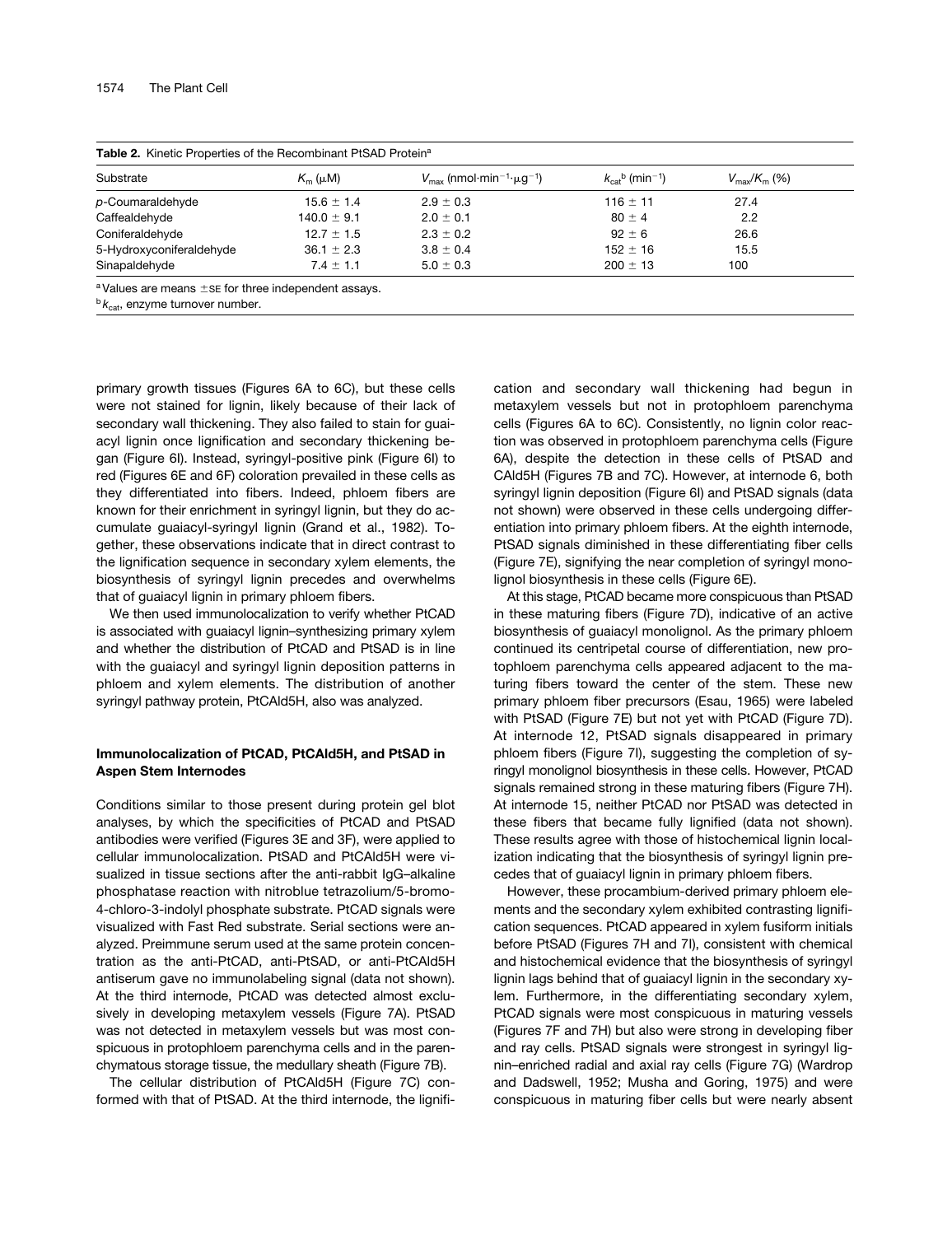from developing vessels (Figures 7G and 7I). These protein distribution patterns in the secondary xylem were sustained through older internodes (data not shown). These results and histochemical observations consistently demonstrated that PtCAD is associated with cells specializing in guaiacyl lignin synthesis and that PtSAD and PtCAld5H are associated with vascular elements containing enriched syringyl lignin.

## **Detection of CAD and SAD Proteins in Various Angiosperms**

Protein gel blot analysis of stem xylem proteins from six angiosperms and one gymnosperm (Figure 8) indicated that



**Figure 5.** Inhibition Kinetics of PtCAD and PtSAD.

Lineweaver-Burk plots of 1/*v* versus 1/[S] in the presence of different levels of inhibitor concentrations as indicated. The insets show replots of apparent  $K_m'$  versus the corresponding inhibitor concentration, used to calculated the K<sub>i</sub>.

**(A)** Competitive inhibition effects of coniferaldehyde on PtCAD reduction of sinapaldehyde in mixed substrate assays.

**(B)** Competitive inhibition effects of sinapaldehyde on PtSAD reduction of coniferaldehyde in mixed substrate assays.

CAD and SAD proteins likely are common to angiosperms. Only the CAD signal was detected for loblolly pine, a gymnosperm.

## **DISCUSSION**

## **Principal Metabolic Fluxes Involving SAD and CAD for Monolignol Biosynthesis in Angiosperms**

Our previous enzyme kinetic studies demonstrated that the pathway from caffeate to sinapate via ferulate and 5-hydroxyferulate (Figure 9) is unlikely because of CAld5H/AldOMTmediated biosynthesis of sinapaldehyde from coniferaldehyde (Osakabe et al., 1999; Li et al., 2000). Certain recently published transgenic results confirmed our finding that caffeate methylation into ferulate is unlikely to occur in vivo during monolignol biosynthesis (Guo et al., 2001). We also had concluded that as a result of inhibiting the ferulate pathway, the 4-coumarate:CoA ligase (4CL)–catalyzed CoA ligation of sinapate, ferulate, and 5-hydroxyferulate would be obviated as paths to monolignols in vivo (Osakabe et al., 1999; Li et al., 2000).

Consistent with this conclusion, HPLC/MS analysis of the activity of aspen lignin–specific 4CL, Pt4CL1 (Hu et al., 1998, 1999), in mixed substrate assays showed that caffeate strongly inhibited the Pt4CL1-mediated CoA ligation of ferulate and *p*-coumarate (S.A. Harding, J. Leshkevich, V.L. Chiang, and C.J. Tsai, unpublished data). These results suggest a feedback mechanism by which any increase in levels of caffeate attributable to a CAld5H/AldOMT-modulated partial block of its methylation to ferulate would direct a phenolic flux through caffeate instead of through *p*-coumarate, caffeate, ferulate, 5-hydroxyferulate, or sinapate, as has been believed (Hahlbrock and Scheel, 1989; Whetten et al., 1998). This pathway intermediate–modulated feedback control lends support to a simple yet well-defined major phenolic flux to the biosynthesis of monolignols, a model we now propose (Figure 9, blue and red pathways).

The proposed principal flux through caffeate is consistent with the fact that caffeoyl-CoA, the predominant 4CL reaction product, also is the preferred substrate of caffeoyl-CoA *O*-methyltransferase for the biosynthesis of feruloyl-CoA (Ye et al., 1994; Zhong et al., 1998; Li et al., 1999), which in turn can be reduced in sequence most efficiently by cinnamoyl-CoA reductase (Lüderitz and Grisebach, 1981; Sarni et al., 1984; Goffner et al., 1994; Lacombe et al., 1997) and CAD (Figure 4C, Table 1) into the guaiacyl monolignol, coniferyl alcohol.

When intermediates (feruloyl-CoA, coniferaldehyde, and coniferyl alcohol) of the guaiacyl monolignol flux were reacted with angiosperm xylem protein extracts or CAld5H and AldOMT recombinant proteins, sinapaldehyde was the exclusive product, supporting the existence in angiosperms of a branch from the guaiacyl pathway at coniferaldehyde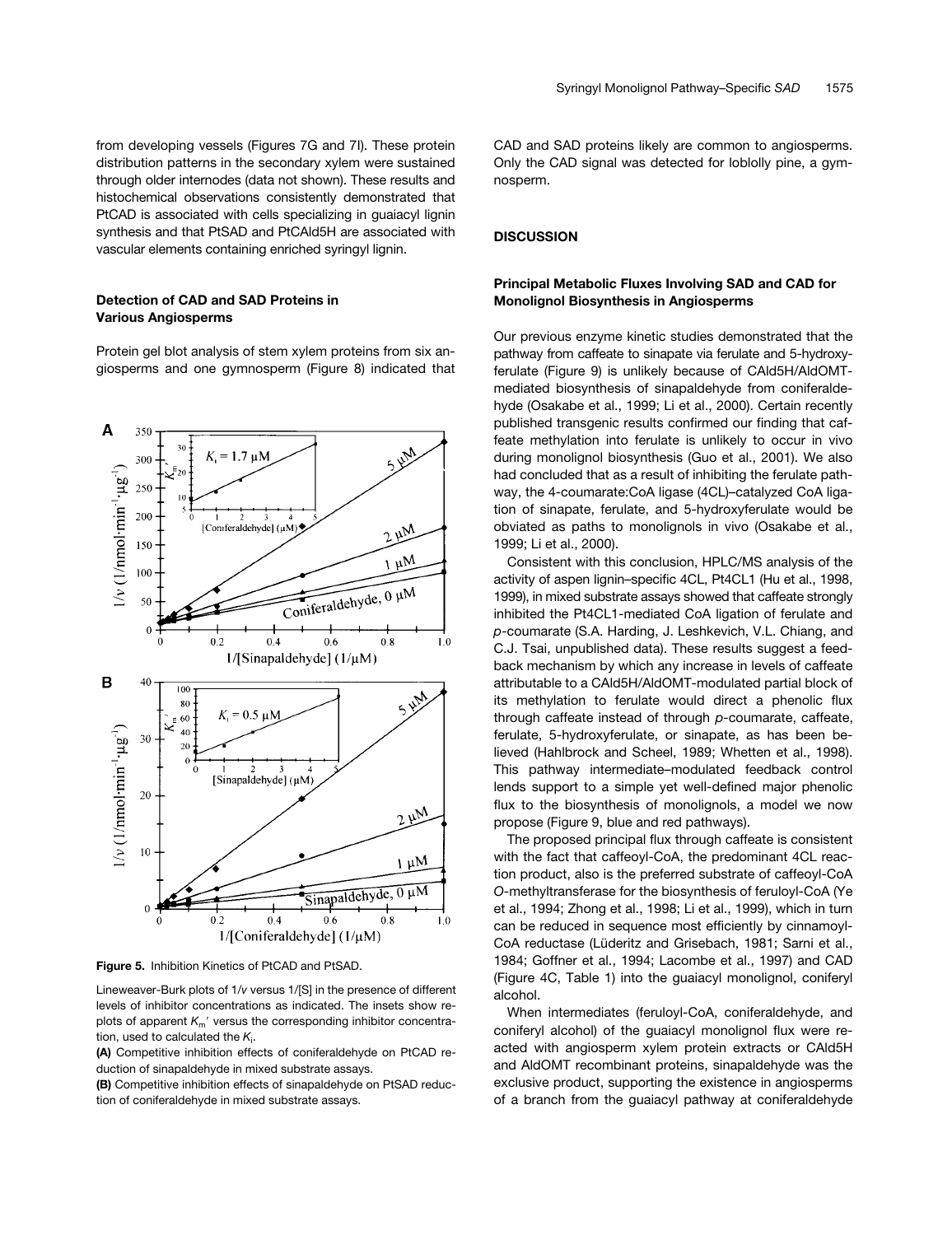

**Figure 6.** Detection of Guaiacyl and Syringyl Lignins in Aspen Stem. Cross/Bevan histochemical analysis of transverse sections of stem internodes showing the exclusive presence of guaiacyl lignin (brown) in pri-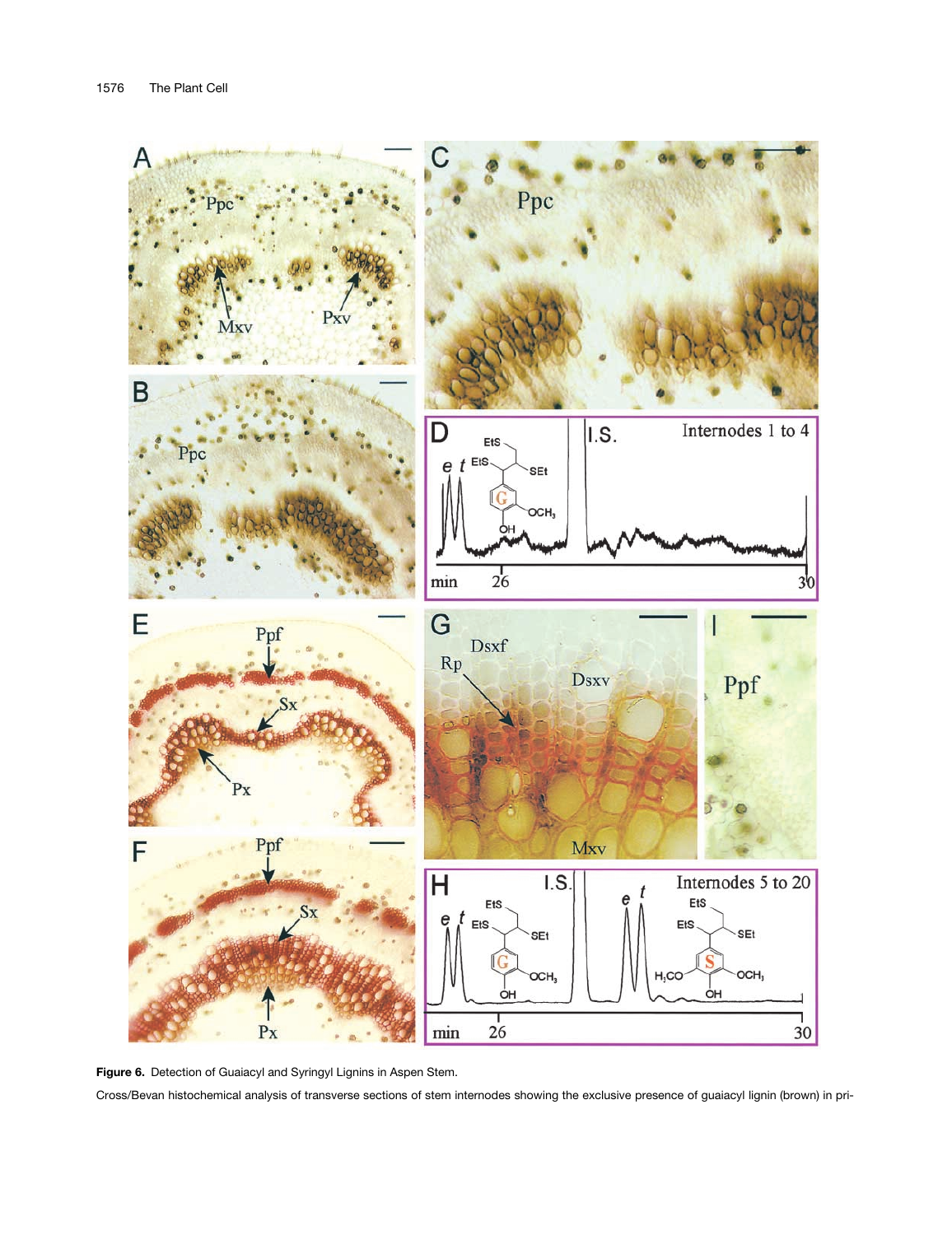toward syringyl monolignol biosynthesis via sinapaldehyde (Osakabe et al., 1999; Li et al., 2000). We now report the discovery of a novel gene, *PtSAD*, encoding SAD, that together with CAld5H/AldOMT regulates the biosynthesis and utilization of sinapaldehyde for syringyl monolignol (Figure 9). Like the CAld5H/AldOMT-mediated initiation of the syringyl pathway (Li et al., 2000), SAD is widely distributed in angiosperms (Figure 8). Thus, the current results reinforce the model of a CAld5H/AldOMT/SAD pathway in common angiosperms for synthesizing syringyl monolignol and challenge the dated concept that CAD regulates the biosynthesis of both guaiacyl and syringyl monolignols.

With respect to the guaiacyl pathway (Figure 9), a shunt was suggested recently (Guo et al., 2001; Parvathi et al., 2001) in which caffeoyl-CoA, the most efficient caffeoyl-CoA *O*-methyltransferase substrate, is not methylated to feruloyl-CoA but instead is used by cinnamoyl-CoA reductase followed by CAD for the biosynthesis of caffealdehyde and caffeyl alcohol, respectively. However, the facts that caffeoyl-CoA is a poor cinnamoyl-CoA reductase substrate (Wengenmayer et al., 1976; Gross, 1980; Lüderitz and Grisebach, 1981) and that caffealdehyde is a poor substrate for both PtCAD and PtSAD (Tables 1 and 2), yielding no caffeyl alcohol in PtCAD or PtSAD reactions with mixed cinnamaldehyde derivatives, do not support the idea of such a shunt. Our previous (Zhang and Chiang, 1997; Osakabe et al., 1999; Li et al., 2000) and current results have consistently demonstrated mechanisms by which proteins with apparent broad substrate specificities may exhibit limited or directed functions as a result of substrate pool composition. Another substrate level–controlled reaction is the coniferaldehyde-modulated block of coniferyl alcohol 5-hydroxylation (Li et al., 2000), which negates a path from coniferyl alcohol to sinapyl alcohol previously proposed on the basis of isotope tracer studies (Chen et al., 1999).

However, other evidence from these tracer studies, such as the fact that the CAD-catalyzed oxidation of coniferyl alcohol to coniferaldehyde would lead to the biosynthesis of sinapyl alcohol via 5-hydroxyconiferaldehyde, is consistent with our model of syringyl monolignol biosynthesis. It also is consistent with biochemical demonstrations that the PtCADcatalyzed oxidation of coniferyl alcohol exhibited significantly higher reaction rates in a wide pH range than the PtCAD-mediated coniferaldehyde reduction (data not shown). Thus, these in vivo and in vitro studies suggest that coniferyl alcohol is used not only for the biosynthesis of guaiacyl lignin but also for that of coniferaldehyde, supplementing the substrate pool for syringyl monolignol biosynthesis via CAld5H/AldOMT/SAD mediation. Together, this and the rapid PtSAD-mediated sinapaldehyde reduction would allow an efficient biosynthesis of syringyl lignin, the cellstrengthening component. Thus, the operation of a streamlined principal phenolic flux (Figure 9, blue and red pathways) would seem appropriate in vascular cells, which require timely lignification for basic structural and conducting functions to sustain tree growth and development.

## **PtCAD and PtSAD Are Linked Spatiotemporally to the Differential Biosynthesis of Guaiacyl and Syringyl Lignins, Respectively, in Vascular Elements**

In the primary xylem of aspen stem, only guaiacyl lignin is deposited (Figures 6A to 6D). No syringyl monolignol pathway proteins were detected in lignifying cells in this tissue. However, strong PtCAD signals were found in protoxylem and metaxylem vessel elements (Figure 7A), validating the idea that PtCAD is guaiacyl specific. PtCAld5H (Figure 7C), PtAld-OMT (data not shown), and PtSAD (Figure 7B) were colocalized to protophloem parenchyma cells that would later

#### **Figure 6.** (continued).

mary xylem tissues (**[A]** to **[C]**) and the deposition of guaiacyl-syringyl lignin (red) in secondary growth tissues (**[E]** to **[G]** and **[I]**). The differential deposition of these lignins along the stem was confirmed by thioacidolysis analysis of the stem lignin (**[D]** and **[H]**). **(A)** Internode 3.

**<sup>(</sup>B)** Internode 4.

**<sup>(</sup>C)** A magnified section of the image in **(B)**.

**<sup>(</sup>D)** and **(H)** Gas chromatograms of trithioethylated monomeric lignin products after thioacidolysis, demonstrating the exclusive presence of guaiacyl lignin in internodes 1 to 4 **(D)** and the presence of guaiacyl and syringyl lignins in internodes 5 to 20 **(H)**. Typical *erythro* (*e*) and *threo* (*t*) isomers (1:1 ratio) of guaiacyl and syringyl monomers were present. The internal standard (I.S.) was hexacosane.

**<sup>(</sup>E)** Internode 8. The primary xylem is the only vascular tissue having the pure guaiacyl lignin.

**<sup>(</sup>F)** Internode 10. The primary xylem is the only vascular tissue having the pure guaiacyl lignin.

**<sup>(</sup>G)** Internode 8 revealing the sequential deposition of guaiacyl (light brown) followed by syringyl (pink to red) lignins in secondary xylem elements. Note the deposition of only the guaiacyl lignin in metaxylem vessels.

**<sup>(</sup>I)** Internode 6 showing the onset of syringyl lignin (pink) deposition in primary phloem fibers.

Dsxf, developing secondary xylem fibers; Dsxv, developing secondary xylem vessels; Mxv, metaxylem vessels; Ppc, protophloem parenchyma cells; Ppf, primary phloem fibers; Px, primary xylem; Pxv, protoxylem vessels; Rp, ray parenchyma cells; Sx, secondary xylem. Bars in **(A)**, **(B)**, **(E)**, and **(F)** = 100  $\mu$ m; bars in **(C)**, **(G)**, and **(I)** = 30  $\mu$ m.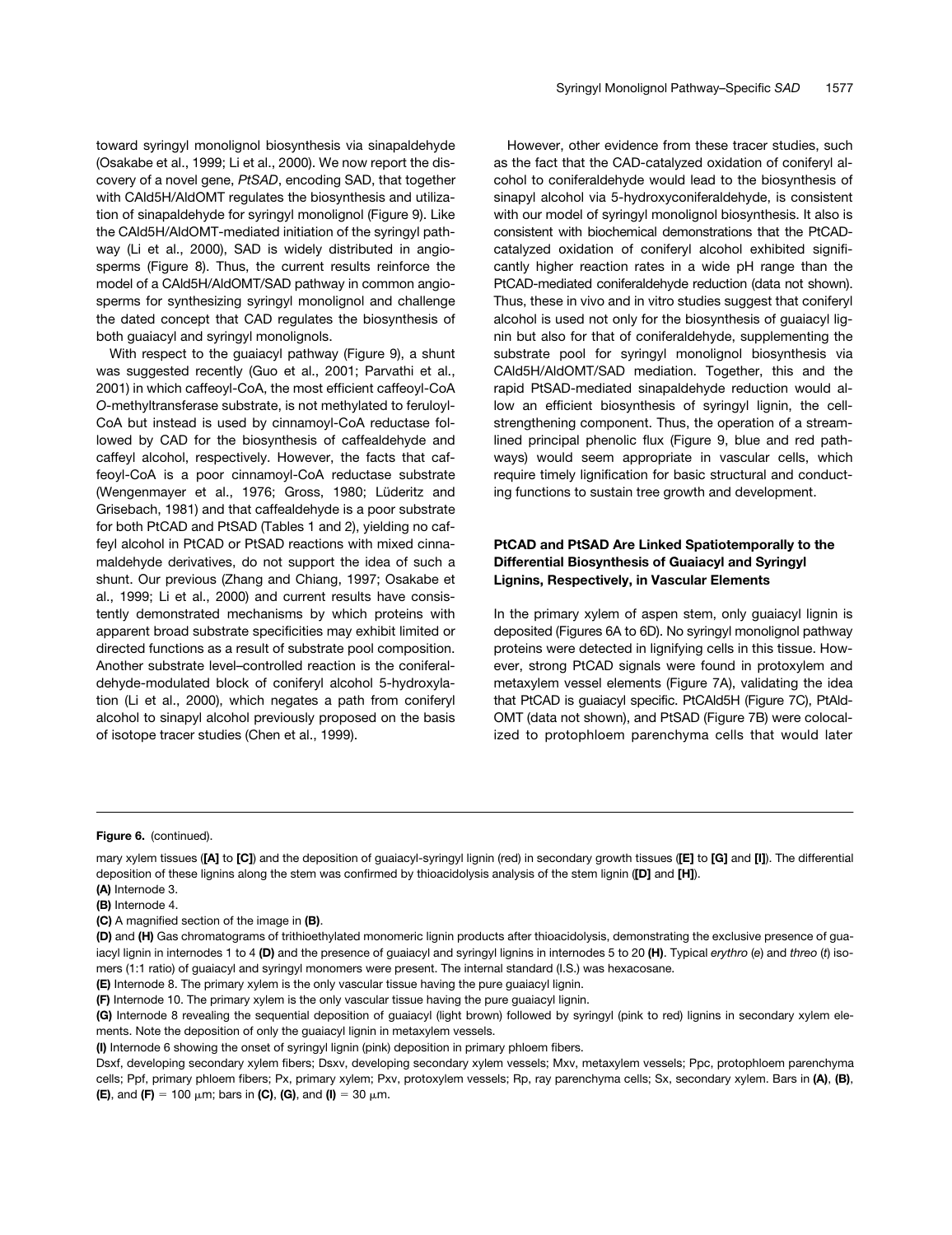

**Figure 7.** Immunolocalization of PtCAD, PtCAld5H, and PtSAD Proteins in Aspen Stem.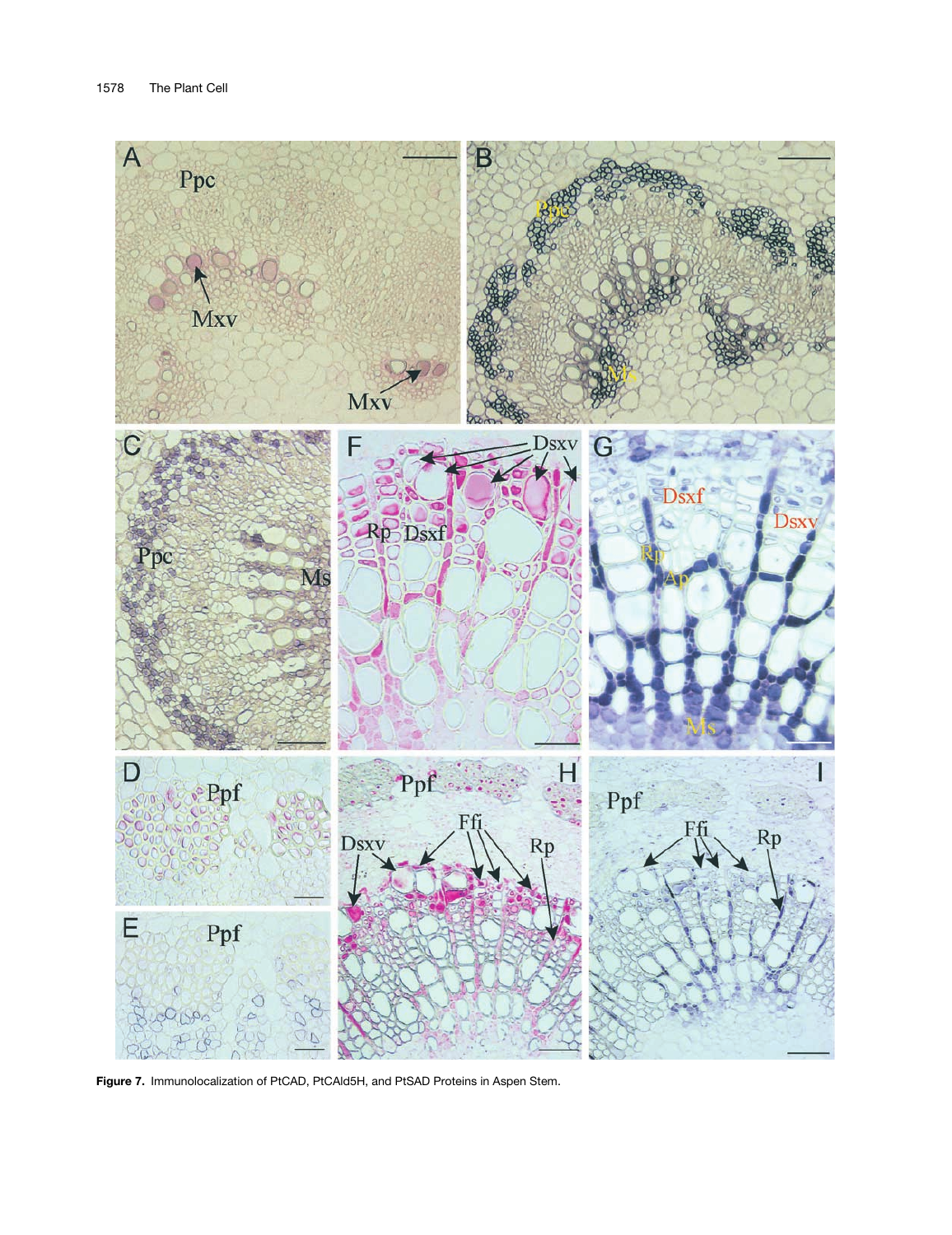differentiate into syringyl lignin–enriched fibers (Figures 6E and 6F) (Grand et al., 1982). However, PtCAD was found in later differentiation stages of these fiber cells (Figures 7D and 7E), consistent with the fact that the biosynthesis of guaiacyl lignin lagged behind that of syringyl lignin in primary phloem fibers (Figures 6A, 6B, and 6I). These findings provide further evidence that PtCAD is guaiacyl specific and that PtSAD is syringyl specific. Moreover, the strong PtCAD signals (Figures 7F and 7H) and the near absence of PtSAD (Figures 7G and 7I) in secondary developing xylem vessels are consistent with the fact that vessels are enriched with the guaiacyl lignin (Fergus and Goring, 1970a, 1970b).

Both PtSAD and PtCAD are conspicuous in secondary developing xylem fiber cells, because these cells contain both syringyl and guaiacyl lignins (Musha and Goring, 1975; Saka and Goring, 1985) that likely originate from pools of sinapaldehyde and coniferaldehyde, respectively. In this case, the metabolic specificity of PtSAD and PtCAD would become modulated differentially by substrate pool composition. Although the precise cellular concentrations of these two aldehydes are unknown, we found that the total extractable sinapaldehyde and coniferaldehyde contents in developing aspen stem xylem cells were 110 and 12 ng/g fresh tissue, respectively, as quantified by HPLC/MS. In view of the fact that fiber elements constitute 80% of total vascular tissue volume (Fergus and Goring, 1970a, 1970b), the detected high sinapaldehyde/coniferaldehyde substrate pool ratios likely are typical in fiber cells. Thus, the enrichment of syringyl lignin in xylem fibers could be ascribed to the presence of Pt-SAD, because PtSAD would convert sinapaldehyde preferentially into syringyl monolignol according to substrate level– controlled kinetics (Figures 4 and 5).

One interesting observation was the conspicuous copresence of PtCAld5H, PtAldOMT, and PtSAD syringyl lignin proteins in ray parenchyma cells and particularly in the parenchymatous medullary zone (Figure 7). These cells are known for their storage function and may remain alive for many years (Frey-Wyssling and Bosshard, 1959; Esau, 1965), exporting cellular substances including proteins (Ryser and Keller, 1992). Thus, xylem radial and axial ray cells may serve as reservoirs that supply syringyl monolignol proteins



**Figure 8.** Immunoblot Detection of CAD and SAD Proteins in Various Plants.

CAD was detected by immunoblotting in developing xylem of all plants analyzed (top), but SAD was found only in angiosperm species (bottom). Seventy-five nanograms of recombinant protein per lane was used, and other lanes were loaded with 10  $\mu$ q of plant xylem crude protein extracts.

to the adjacent fiber cells for syringyl lignin metabolism. This also may contribute to the high syringyl lignin content in xylem cells of heartwood formed after the autolysis of these cells (Kawamura and Higuchi, 1962). An enduring presence of syringyl monolignol proteins in ray cells and the medullary zone also suggests links to the biosynthesis of syringyl-type lignans during heartwood formation (Umezawa, 1994). Together, our results provide consistent evidence that guaiacyl-specific PtCAD and syringyl-specific PtSAD functions are linked spatiotemporally to the differential biosynthesis of guaiacyl and syringyl lignins and other specific monolignolderived products in different cell types.

## **CAld5H/AldOMT/SAD Function Is Associated with Cell Support Function Specialization in Angiosperm Evolution**

Lignin in the most primitive land plants, such as Psilopsida, is of the guaiacyl type (Wardrop, 1971). Its function in these plants was not so much in mechanical support but in conduction (Corner, 1968; Raven, 1977). The gymnosperms

**Figure 7.** (continued).

**(D)** and **(E)** Primary phloem fibers in internode 8.

Light micrographs of stem transverse sections showing localizations of PtCAD (red; **[A]**, **[D]**, **[F]**, and **[H]**), PtCAld5H (blue; **[C]**), and PtSAD (blue; **[B]**, **[E]**, **[G]**, and **[I]**).

**<sup>(</sup>A)** to **(C)** Internode 3. PtCAD was localized exclusively to primary xylem elements **(A)**, whereas PtSAD **(B)** and PtCAld5H **(C)** were not detected in these primary xylem elements but were abundant in protophloem parenchyma cells and the medullary sheath.

**<sup>(</sup>F)** and **(G)** Internode 8. Note the strong PtCAD signals in developing secondary xylem vessels **(F)**, but PtSAD signals were nearly absent from these cells **(G)**.

**<sup>(</sup>H)** and **(I)** Internode 12. The appearance of PtSAD **(I)** lagged behind that of PtCAD **(H)** in fusiform initials.

Ap, axial ray parenchyma cells; Ffi, fusiform initials; Ms, medullary sheath. Other abbreviations are as given in Figure 6. Bars in **(A)** to **(C)**, **(H)**, and **(I)** = 50  $\mu$ m; bars in **(D)** to **(G)** = 30  $\mu$ m.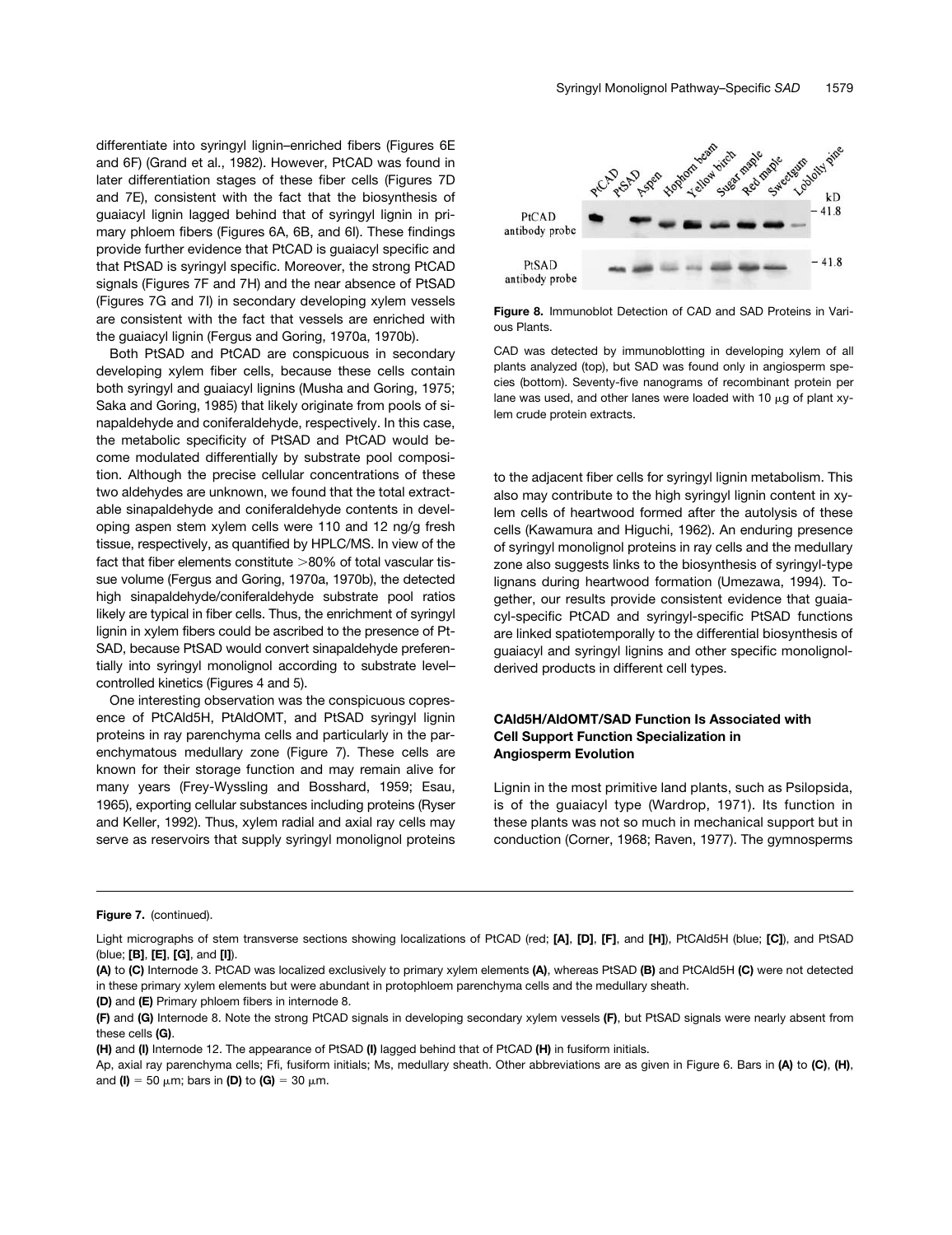

**Figure 9.** Proposed Principal Biosynthetic Pathway for the Formation of Monolignols in Angiosperms.

C4H, cinnamate 4-hydroxylase; C3H, 4-coumarate 3-hydroxylase; 4CL, 4-coumarate:CoA ligase; CCoAOMT, caffeoyl-CoA *O*-methyltransferase; CCR, cinnamoyl-CoA reductase. Inconclusive pathways are shown in gray.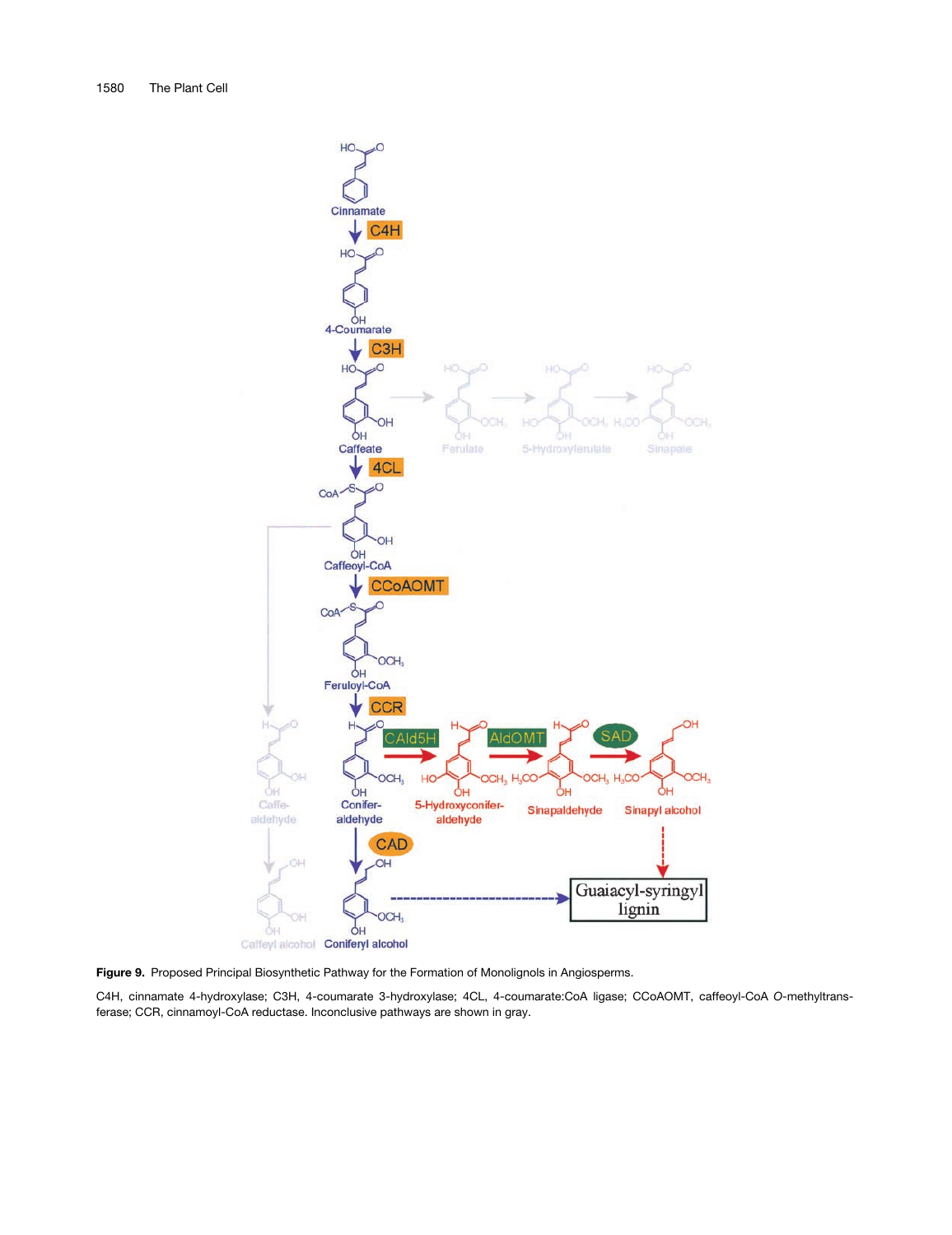of the Middle Devonian Period developed extensive secondary xylem consisting mainly of tracheids with dual functions in conduction and mechanical support (Wardrop, 1981). Interestingly, the gradual evolution of gymnosperms from ancient Devonian ferns was not accompanied by detectable changes in lignin structure (Sarkanen and Hergert, 1971).

Conceivably, the guaiacyl lignin always has been linked largely to conduction function. In angiosperm evolution, the functions of conduction and mechanical support were divided among vessels and xylem fibers, respectively, two specialized cell types that emerged from primitive tracheids (Esau, 1965). Thus, it is possible that the evolution of fiber cells concomitant with the emergence of syringyl lignin biosynthesis provided significant mechanical advantages to angiosperm species. Consistent with this view, "tension wood" produced specifically in angiosperm trees for corrective growth to counteract mechanical and gravitational stimuli develops an abnormally high frequency of fibers but relatively few vessels (Wardrop and Davies, 1964; Scurfield, 1973). These fibers are characterized by their exceptionally high syringyl lignin content compared with that of normal wood fibers (Sarkanen and Hergert, 1971). In contrast, the less rigid, so-called rubbery wood of apple trees has lignins that are scarcely methylated (Scurfield and Bland, 1963), a type that resembles guaiacyl lignin. This insufficiently methylated lignin is known for its vulnerability to Mycoplasma infection (Scurfield and Bland, 1963). Therefore, we suggest that mechanical support and pathogen resistance offer selection advantages that favor the evolution of CAld5H/ AldOMT/SAD and the copolymerization of the guaiacylsyringyl lignin in angiosperms.

In addition to the amenability of syringyl lignin to chemical extraction during cellulose-based wood processing for materials and chemicals, its unique growth-conducive mechanical and perhaps pathogen defense functions add further incentives to engineering such a lignin type in gymnosperms, which contain chemically resistant guaiacyl lignin but superior tracheid elements for paper/wood-related products. Therefore, our results, which add new mechanistic insights to the understanding of syringyl monolignol biosynthesis, may help facilitate such biotechnological endeavors (Trotter, 1990).

### **METHODS**

#### **Isolation of Aspen** *SAD* **cDNA**

A randomly primed, 32P-labeled, full-length *PtCAD* cDNA probe (GenBank accession number AF217957) was used to screen an aspen (*Populus tremuloides*) stem developing xylem cDNA library (Wu et al., 2000) under high and low stringency conditions for cDNAs that were distinct from *PtCAD*. Four identical copies of plaque-forming units (2.4  $\times$  10<sup>4</sup>) were hybridized with the probe, two under high stringency conditions (65°C) and the other two under low stringency conditions (50°C). Sequence analysis revealed that the positive clones that hybridized with the probe simultaneously under high and

low stringency conditions had sequences identical to *PtCAD*. Sequences of clones that hybridized with the probe only under low stringency conditions were identical to each other but distinct from *PtCAD*. Two of these low stringency probe–hybridizing clones were found to be full-length cDNAs; they were designated *PtSAD* and sequenced (ABI310; Perkin-Elmer) in both directions (GenBank accession number AF273256).

#### **DNA and RNA Gel Blot Analysis**

Aspen genomic DNA and total RNA from various aspen tissues were isolated as described (Li et al., 1997; Hu et al., 1998). DNA and RNA gel blot hybridizations were performed under high stringency conditions (Hu et al., 1998). Probes were *PtCAD* or *PtSAD* cDNA labeled with  $\alpha$ -32P-dATP (Amersham) using the DECAprimell labeling system (Ambion, Austin, TX).

#### **Expression and Purification of PtCAD and PtSAD Recombinant Proteins and Preparation of Plant Protein Extracts**

The coding sequences of *PtCAD* and *PtSAD* were amplified by polymerase chain reaction (PCR) using primers designed to introduce Ndel and Notl sites immediately upstream of their start and stop codons. The PCR product was cloned into the NdeI and NotI sites of pET23 b<sup>+</sup> vector (Novagen, Madison, WI) to fuse a His tag at the C terminus of the cloned sequence. After sequence confirmation, the engineered pET23 b<sup>+</sup> construct was transferred into *Escherichia coli* host strain BL21(DE3) (Novagen). Induction and purification of recombinant PtCAD and PtSAD were performed as described (Li et al., 2000). Differentiating stem xylem was collected during the growing season from aspen, hophorn beam (*Ostrya virginiana*), yellow birch (*Betula alleghaniensis*), sugar maple (*Acer saccharum*), red maple (*Acer rubrum*), sweetgum (*Liquidambar styraciflua*), and loblolly pine (*Pinus taeda*) and used to isolate crude protein extracts as described (Li et al., 2000).

## **Preparation of Anti-PtCAD and Anti-PtSAD Antibodies and Protein Gel Blot Analysis**

The affinity-purified PtCAD and PtSAD recombinant proteins were used to immunize rabbits (Alpha Diagnostic, San Antonio, TX). The antibodies, diluted 1:3000, were used in protein gel blot analyses of xylem crude proteins (Osakabe et al., 1999). Protein concentrations were determined by the Bio-Rad protein assay system.

### **Chemical Synthesis and Thioacidolysis Analysis of Aspen Stem Monolignol Composition**

All aldehydes and their alcohol derivatives were obtained from Sigma/Aldrich, except the following. *p*-Coumaraldehyde, *p*-coumaryl alcohol, caffealdehyde, caffeyl alcohol, 5-hydroxyconiferaldehyde, and 5-hydroxyconiferyl alcohol were prepared chemically from their corresponding benzaldehyde derivatives as described (Osakabe et al., 1999; Li et al., 2000). The structural identities of these compounds were confirmed by <sup>1</sup>H-NMR. p-Coumaraldehyde: δ (acetone $d_6$ ; standard carbon numbers were used) 6.48 (1H, dd,  $J1 = 15.9$ ,  $J2 =$ 7.8, C<sub>8</sub>H), 6.80 (2H, m, Ar-H), 7.46 (1H, d, J = 15.8, C<sub>7</sub>H), 7.48 (2H, m, Ar-H), 9.50 (1H, d, C<sub>9</sub>H); *p*-coumaryl alcohol:  $\delta$  (acetone- $d_6$ ) 4.18 (2H,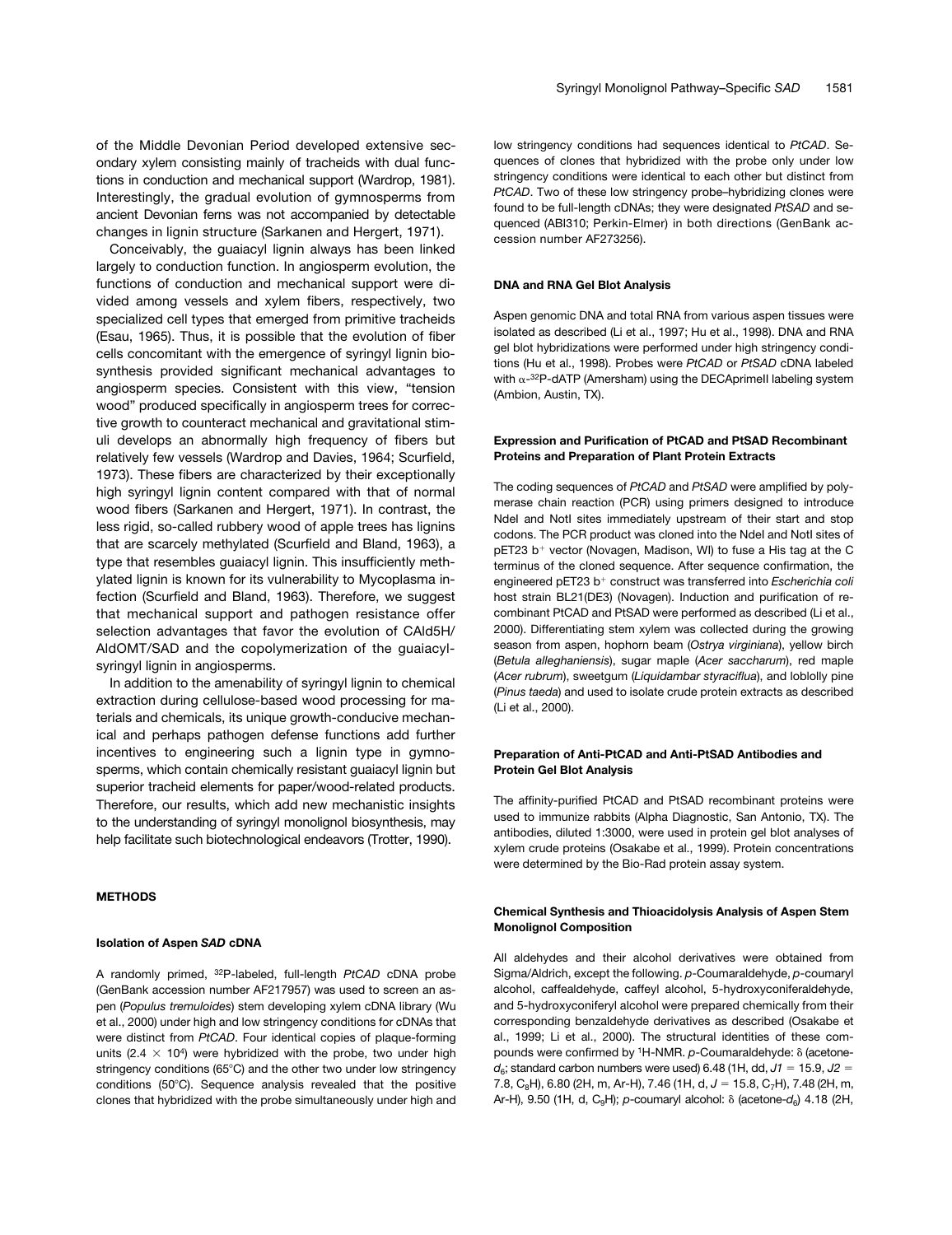dd,  $J1 = 4$ ,  $J2 = 1$ ,  $C_9H$ , 6.19 (1H, dt,  $J1 = 15.9$ ,  $J2 = 5.5$ ,  $C_8H$ ), 6.49 (1H, d, *J*  15.9, C7H), 6.78 (2H, m, Ar-H), 7.26 (2H, m, Ar-H); caffealdehyde:  $\delta$  (acetone- $d_6$ ) 6.53 (1H, dd,  $J1 = 15.7$ ,  $J2 = 7.6$ , C<sub>8</sub>H), 6.90 (1H, d,  $J = 7.9$ , C<sub>5</sub>H), 7.10 (1H, dd,  $J1 = 7.9$ ,  $J2 = 2.1$ , C<sub>6</sub>H), 7.20 (1H, d,  $J = 2.1$ , C<sub>2</sub>H), 7.51 (1H, d,  $J = 15.7$ , C<sub>7</sub>H), 9.61 (1H, d,  $J =$ 7.6, C<sub>9</sub>H); caffeyl alcohol:  $\delta$  (acetone- $d_6$ ) 4.17 (2H, d,  $J = 5.5$ , C<sub>9</sub>H), 6.14 (1H, dt,  $J1 = 15.9$ ,  $J2 = 5.5$ ,  $C_8H$ ), 6.43 (1H, dt,  $J1 = 15.9$ ,  $J2 =$ 1.5, C<sub>7</sub>H), 6.75 (2H, d,  $J = 1.5$ , C<sub>5</sub>H, C<sub>6</sub>H), 6.92 (1H, d,  $J = 1.5$ , C<sub>2</sub>H); 5-hydroxyconiferaldehyde:  $\delta$  (acetone- $d_{\delta}$ ) 3.88 (3H, s, OCH<sub>3</sub>), 6.60  $(1H, dd, J1 = 15.6, J2 = 7.8, C<sub>8</sub>H), 6.88 (1H, d, J = 1.7, C<sub>6</sub>H), 6.95$  $(1H, d, J = 1.7, C<sub>2</sub>H), 7.50 (1H, d, J = 15.6, C<sub>7</sub>H), 9.61 (1H, d, J = 7.8,$ C<sub>9</sub>H); 5-hydroxyconiferyl alcohol:  $\delta$  (acetone- $d_6$ ) 3.87 (3H, s, OCH<sub>3</sub>), 4.28 (2H, t,  $J = 5.5$ , C<sub>9</sub>H), 6.20 (1H, dt,  $J1 = 15.9$ ,  $J2 = 5.5$ , C<sub>8</sub>H), 6.47 (1H, d,  $J = 15.9$ , C<sub>7</sub>H), 6.51 (1H, d,  $J = 1.8$ , C<sub>6</sub>H), 6.64 (1H, d,  $J = 1.8$ , C<sub>2</sub>H). For analysis of monolignol composition, aspen stem internodes were extracted with benzene/alcohol and subjected to gas chromatography–mass spectrometry (MS)-based thioacidolysis (Rolando et al., 1992; Tsai et al., 1998).

## **HPLC-UV/MS Analysis of Enzyme Functions and Reaction Kinetics**

The basic enzyme reaction mixture contained 50 mM sodium phosphate buffer, 5 mM  $\beta$ -mercaptoethanol, 500  $\mu$ M NADPH or NADP, purified recombinant protein (boiled protein was used as a control), and phenolic substrate in a final volume of 500  $\mu$ L. For the substrate specificity test, 500  $\mu$ M aldehyde substrate and 1  $\mu$ g of purified recombinant PtCAD or PtSAD protein  $(\sim$ 25 pmol) were used. To characterize the enzyme pH optima, the substrate and recombinant PtCAD or Pt-SAD protein concentrations described above were used in sodium phosphate buffers, pH 5 to 8.5. All reactions were for 10 min at 30°C.

For normal and inhibition kinetic analyses, the reaction time was 4 min and pH was 8.0 for PtCAD (1.2  $\mu$ g of purified recombinant protein) and 7.0 for PtSAD (0.1  $\mu$ g). For kinetics, varying concentrations (0.5 to 200  $\mu$ M) of *p*-coumaraldehyde, caffealdehyde, coniferaldehyde, 5-hydroxyconiferaldehyde, or sinapaldehyde were used to measure  $K_{\text{m}}$ ,  $V_{\text{max}}$ , and the enzyme turnover number,  $k_{\text{cat}}$ . For inhibition kinetics, the PtCAD-mediated reduction of sinapaldehyde (1 to 200  $\mu$ M) was assayed in the presence of 1 to 5  $\mu$ M coniferaldehyde, and the PtSAD-catalyzed reduction of coniferaldehyde (1 to 200  $\mu$ M) was assayed in the presence of 1 to 5  $\mu$ M sinapaldehyde. All reactions were terminated by the addition of 10  $\mu$ L of 6 N HCl (to bring the pH to 2) and 500 ng of internal standard *o*-coumaric acid and analyzed by HPLC-UV/MS.

An aliquot of 100  $\mu$ L of reaction mixture was injected directly onto a Supelcosil LC-ABZ column (15 cm  $\times$  4.6 mm  $\times$  5  $\mu$ m; Supelco, Bellefonte, PA) with automatic sample injection and separated isocratically with a Hewlett-Packard (HP) 1100 liquid chromatography system at 40°C and a flow rate of 0.25 mL/min. The gradient program was 20% acetonitrile in 10 mM formic acid, pH 2.5, for 12 min, 20 to 100% acetonitrile from 12 to 16 min, and hold at 100% acetonitrile for 5 to 10 min; detection was with an HP 1100 diode array detector and an HP 1100 liquid chromatography–MS detector system with an atmospheric pressure ionization–electrospray source in negative ion mode. The reaction products were identified and confirmed by comparing the ion fragmentation patterns of the product and the authentic standard in MS scanning mode at 70 V. The product quantity and  $\mathcal{K}_{\mathsf{m}}$ ,  $\mathcal{V}_{\mathsf{max}},\ \mathcal{K}_{\mathsf{cat}},$  and apparent inhibition constant  $(\mathcal{K}_{\mathsf{i}})$  values (means  $\pm$ SE) were determined as described (Osakabe et al., 1999; Li et al., 2000).

#### **Histochemical Lignin Analysis, Immunolocalization, and Microscopy**

For histochemical localization of lignin, fresh hand-cut sections ( $\sim$ 20  $\mu$ m thick) from stem internodes of 4-month-old, greenhousegrown aspen plants (clone 271) were incubated immediately in freshly prepared saturated chlorinated water for 10 min at 4°C. After three washes with water, the sections were incubated in 4% sodium sulfite at room temperature for 5 min, mounted in 50% glycerol, and photographed using a Nikon (Tokyo, Japan) Eclipse 400 fluorescence microscope. Segments ( $\sim$ 1 mm thick) from the same internodes used for histochemical analysis were used for immunolocalization on the basis of the protocol of Wittich et al. (1999) with modifications. The segments were fixed in 4% paraformaldehyde in 0.1 M PBS (4 mM sodium phosphate, pH 7.4, and 200 mM NaCl) for 12 hr at  $4^{\circ}$ C. After washing in PBS for 2 hr at  $4^{\circ}$ C, the segments were dehydrated in an ethanol series, infiltrated, and embedded in butyl methyl methacrylate.

Polymerization was performed under UV light (365 nm) for 40 hr at -20°C in a UVC2 CRYO Chamber (PELCO, Redding, CA). Sections (3 µm thick) were prepared with a Leica (Wetzlar, Germany) RM 2155 microtome and mounted on Superfrost/plus (Fisher) slides. Slides were rinsed with acetone to remove butyl methyl methacrylate from the sections, which were rehydrated in an ethanol series and blocked first with 0.1 M hydroxyammonium chloride for 5 min and then with 1% BSA for 30 min at room temperature. After incubation with anti-PtCAD, anti-PtCAld5H (Osakabe et al., 1999), anti-PtAldOMT (Li et al., 2000), or anti-PtSAD antibodies (in 1:500 dilution) for 2 hr at 37°C, slides were washed in PBS containing 0.1% BSA and incubated with goat anti-rabbit antibody conjugated with alkaline phosphatase (1:100; Boehringer Mannheim) for 1.5 hr at 37°C. After washing in PBS, slides incubated with anti-PtSAD, anti-PtCAld5H, or anti-PtAldOMT antibodies were reacted at pH 9.5 with a mixture of dimethylformamide and nitroblue tetrazolium/5-bromo-4-chloro-3-indolyl phosphate, and those incubated with anti-PtCAD antibodies were treated with Fast Red TR/Naphthol AS-MX (Sigma); both treatments were for 20 to 30 min at room temperature. Preimmune serum was used as the control. The slides then were mounted in 50% glycerol and observed with a Nikon Eclipse 400 microscope, and images were taken using a Sony (Tokyo, Japan) DKC-5000 digital photo camera.

#### **GenBank Accession Numbers**

The GenBank accession numbers are as follows: aspen SAD AF273256; aspen CAD AF217957; *Eucalyptus globulus* AF038561; *Nicotiana tabacum* X62343; *Medicago sativa* AF083332.

### **ACKNOWLEDGMENTS**

We thank Shiro Suzuki (Kyoto University, Japan) for his contribution to this article. This work was supported by the Energy Biosciences Program, United States Department of Energy, and a Michigan Technological University, School of Forestry, research grant.

Received March 14, 2001; accepted May 12, 2001.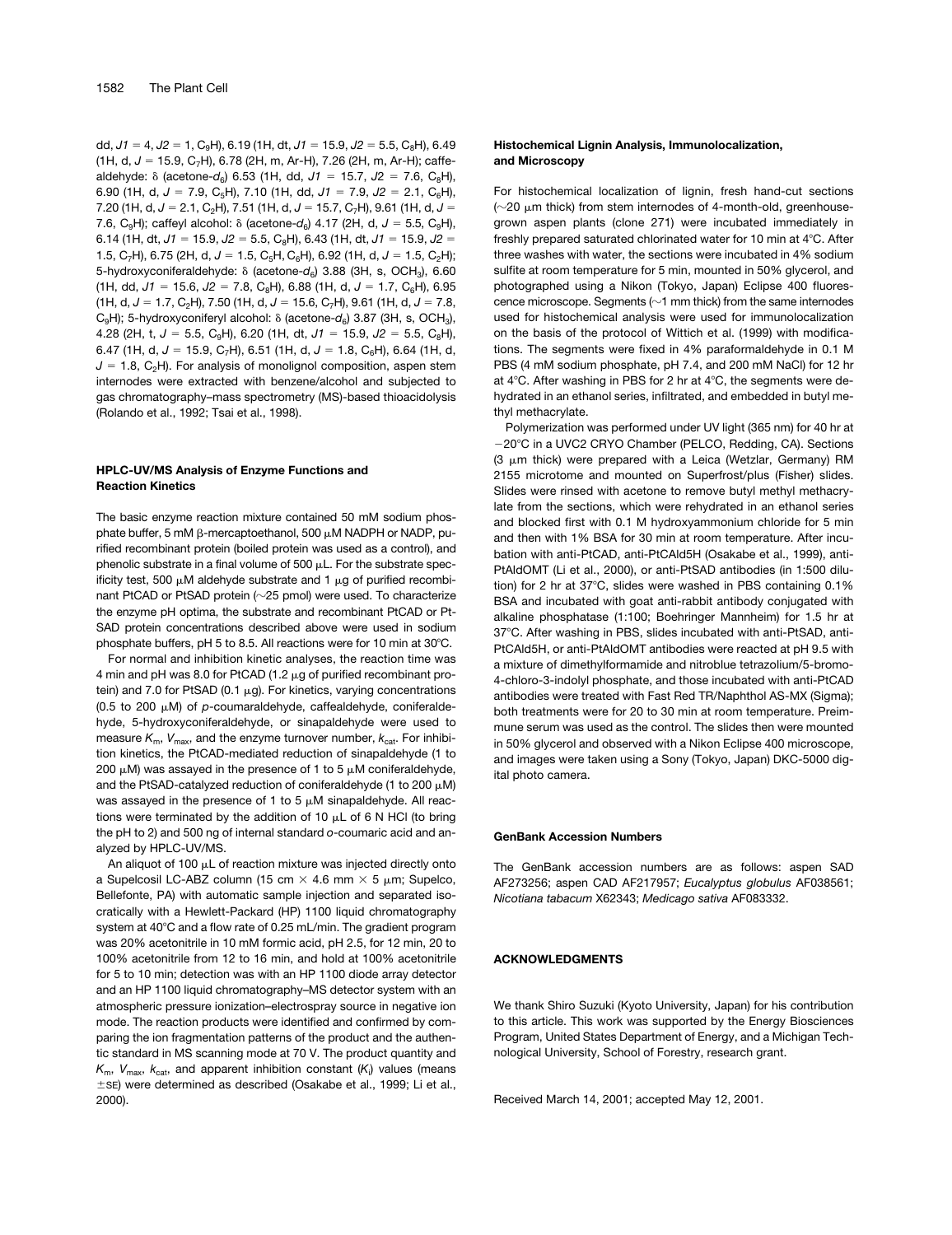#### **REFERENCES**

- **Baucher, M., Chabbert, B., Pilate, G., Van Doorsselaere, J., Tollier, M.T., Petit-Conil, M., Monties, B., Van Montagu, M., Inzé, D., Jouanin, L., and Boerjan, W.** (1996). Red xylem and higher lignin extractability by down-regulating a cinnamyl alcohol dehydrogenase in poplar (*Populus tremula Populus alba*). Plant Physiol. **112,** 1479–1490.
- **Bland, D.E.** (1966). Colorimetric and chemical identification of lignins in different parts of *Eucalyptus botryoides* and their relation to lignification. Holzforschung **20,** 12–16.
- **Boudet, A.M., Lapierre, C., and Grima-Pettenati, J.** (1995). Biochemistry and molecular biology of lignification. New Phytol. **129,** 203–226.
- **Brill, E.M., Abrahams, S., Hayes, C.M., Jenkins, C.L.D., and Watson, J.M.** (1999). Molecular characterization and expression of a wound-inducible cDNA encoding a novel cinnamyl-alcohol dehydrogenase enzyme in lucerne. Plant Mol. Biol. **41,** 279–291.
- **Chen, F., Yasuda, S., and Fukushima, K.** (1999). Evidence for a novel biosynthetic pathway that regulates the ratio of syringyl to guaiacyl residues in lignin in the differentiating xylem of *Magnolia kobus* DC. Planta **207,** 597–603.
- **Corner, E.J.H.** (1968). The Life of Plants. (New York: New American Library).
- **Esau, K.** (1965). Plant Anatomy, 2nd ed. (New York: John Wiley and Sons).
- **Fergus, B.J., and Goring, D.A.I.** (1970a). The location of guaiacyl and syringyl lignins in birch xylem tissue. Holzforschung **24,** 113–117.
- **Fergus, B.J., and Goring, D.A.I.** (1970b). The distribution of lignin in birch wood as determined by ultraviolet microscopy. Holzforschung **24,** 118–124.
- **Frey-Wyssling, A., and Bosshard, H.H.** (1959). Cytology of the ray cells in sapwood and heartwood. Holzforschung **13,** 129–137.
- **Galliano, H., Cabane, M., Eckerskorn, C., Lottspeich, F., Sandermann, H., and Ernst, D.** (1993a). Molecular cloning, sequence analysis and elicitor-/ozone-induced accumulation of cinnamyl alcohol dehydrogenase from Norway spruce (*Picea abies*). Plant Mol. Biol. **23,** 145–156.
- **Galliano, H., Heller, W., and Sandermann, H., Jr.** (1993b). Ozone induction and purification of spruce cinnamyl alcohol dehydrogenase. Phytochemistry **32,** 557–563.
- **Goffner, D., Joffroy, I., Grima-Pettenati, J., Halpin, C., Knight, M.E., Schuch, W., and Boudet, A.M.** (1992). Purification and characterization of isoforms of cinnamyl alcohol dehydrogenase from Eucalyptus xylem. Planta **188,** 48–53.
- **Goffner, D., Campbell, M.M., Campargue, C., Clastre, M., Borderies, G., Boudet, A., and Boudet, A.M.** (1994). Purification and characterization of cinnamoyl-CoA:NADP oxidoreductase in *Eucalyptus gunnii*. Plant Physiol. **106,** 625–632.
- **Goffner, D., Van Doorsselaere, J., Yahiaoui, N., Samaj, J., Grima-**Pettenati, J., and Boudet, A.M. (1998). A novel aromatic alcohol dehydrogenase in higher plants: Molecular cloning and expression. Plant Mol. Biol. **36,** 755–765.
- **Grand, C., Boudet, A.M., and Ranjeva, R.** (1982). Natural variations and controlled changes in lignification process. Holzforschung **36,** 217–223.
- **Grima-Pettenati, J., Feuillet, C., Goffner, D., Borderies, G., and Boudet, A.M.** (1993). Molecular cloning and expression of a *Eucalyptus gunnii* cDNA clone encoding cinnamyl alcohol dehydrogenase. Plant Mol. Biol. **21,** 1085–1095.
- **Grima-Pettenati, J., Campargue, C., Boudet, A., and Boudet, A.M.** (1994). Purification and characterization of cinnamyl alcohol dehydrogenase isoforms from *Phaseolus vulgaris*. Phytochemistry **37,** 941–947.
- **Gross, G.G.** (1980). The biochemistry of lignification. Adv. Bot. Res. **8,** 25–63.
- **Guo, D., Chen, F., Inoue, K., Blount, J.W., and Dixon, R.A.** (2001). Downregulation of caffeic acid 3-*O*-methyltransferase and caffeoyl CoA 3-*O*-methyltransferase in transgenic alfalfa: Impacts on lignin structure and implications for the biosynthesis of G and S lignin. Plant Cell **13,** 73–88.
- **Hahlbrock, K., and Scheel, D.** (1989). Physiology and molecular biology of phenylpropanoid metabolism. Annu. Rev. Plant Physiol. Plant Mol. Biol. **40,** 347–369.
- **Halpin, C., Knight, M.E., Grima-Pettenati, J., Goffner, D., Boudet, A., and Schuch, W.** (1992). Purification and characterization of cinnamyl alcohol dehydrogenase from tobacco stems. Plant Physiol. **98,** 12–16.
- **Halpin, C., Knight, M.E., Foxon, C.A., Campbell, M.M., Boudet, A.M., Boon, J.J., Tollier, M.T., and Schuch, W.** (1994). Manipulation of lignin quality by downregulation of cinnamyl alcohol dehydrogenase. Plant J. **6,** 339–350.
- **Hawkins, S.E., and Boudet, A.M.** (1994). Purification and characterization of cinnamyl alcohol dehydrogenase isoforms from the periderm of *Eucalyptus gunnii* Hook. Plant Physiol. **104,** 75–84.
- **Hibino, T., Shibata, D., Umezawa, T., and Higuchi, T.** (1993a). Purification and partial sequences of *Aralia cordata* cinnamyl alcohol dehydrogenase. Phytochemistry **32,** 565–567.
- **Hibino, T., Shibata, D., Chen, J.-Q., and Higuchi, T.** (1993b). Cinnamyl alcohol dehydrogenase from *Aralia cordata*: Cloning of the cDNA and expression of the gene in lignified tissues. Plant Cell Physiol. **34,** 659–665.
- **Higuchi, T.** (1997). Biochemistry and Molecular Biology of Wood. (New York: Springer-Verlag).
- **Higuchi, T., Ito, T., Umezawa, T., Hibino, T., and Shibata, D.** (1994). Red-brown color of lignified tissues of transgenic plants with antisense CAD gene: Wine-red lignin from coniferyl aldehyde. J. Biotechnol. **37,** 151–158.
- **Hu, W.-J., Kawaoka, A., Tsai, C.-J., Lung, J., Osakabe, K., Ebinuma, H., and Chiang, V.L.** (1998). Compartmentalized expression of two structurally and functionally distinct 4-coumaric acid:coenzyme A ligase (4CL) genes in aspen (*Populus tremuloides*). Proc. Natl. Acad. Sci. USA **95,** 5407–5412.
- **Hu, W.-J., Lung, J., Harding, S.A., Popko, J.L., Ralph, J., Stokke, D.D., Tsai, C.-J., and Chiang, V.L.** (1999). Repression of lignin biosynthesis promotes cellulose accumulation and growth in transgenic trees. Nat. Biotechnol. **17,** 808–812.
- **Humphreys, J.M., Hemm, M.R., and Chapple, C.** (1999). New routes for lignin biosynthesis defined by biochemical characterization of recombinant ferulate 5-hydroxylase, a multifunctional cytochrome P450-dependent monooxygenase. Proc. Natl. Acad. Sci. USA **96,** 10045–10050.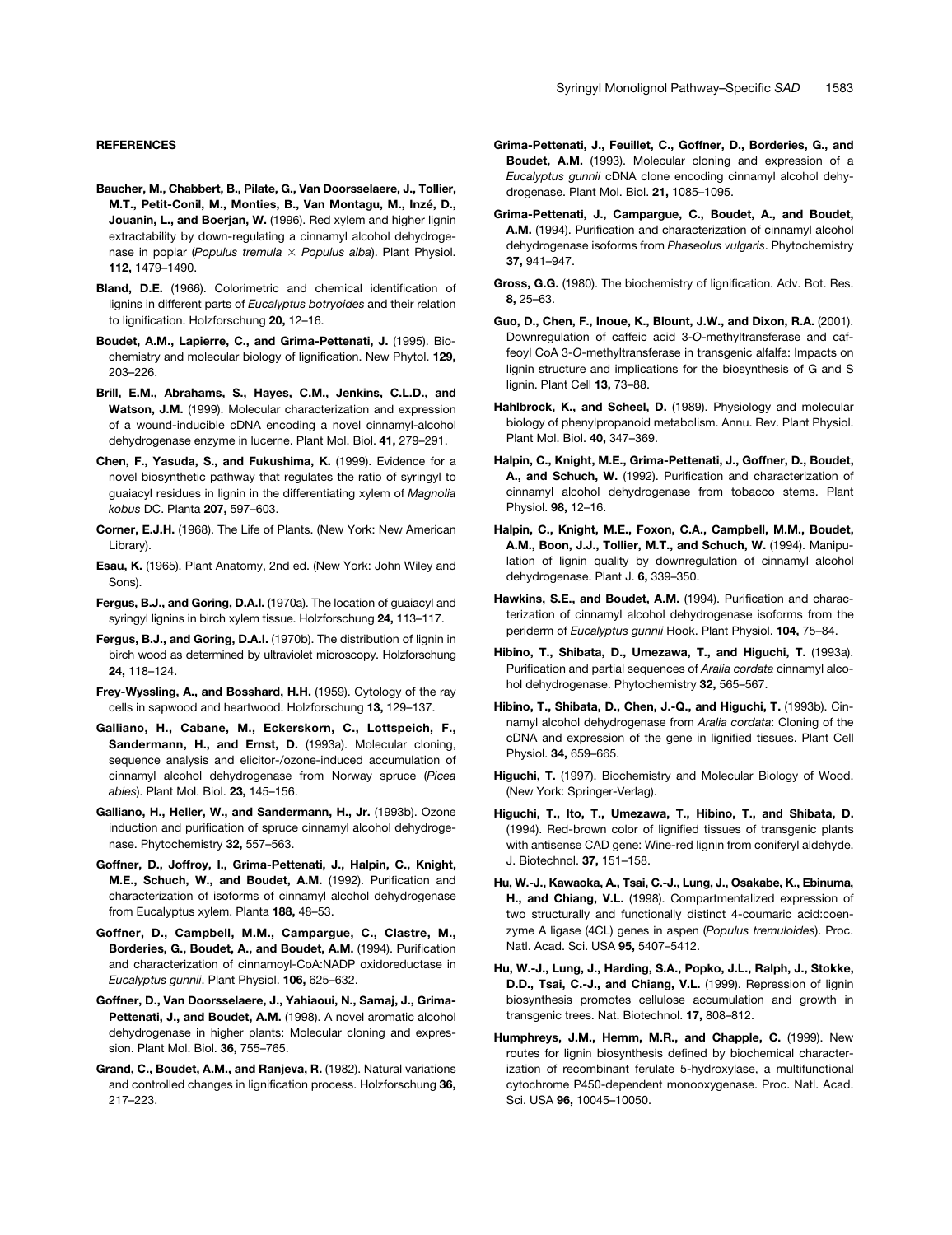- **Jornvall, H., Person, B., and Jeffery**, **J.** (1987). Characterization of alcohol/polyol dehydrogenases: The zinc-containing long chain alcohol dehydrogenases. Eur. J. Biochem. **167,** 195–201.
- **Kawamura, I., and Higuchi, T.** (1962). Studies on the lignin of young tissues of wood. I. On lignin of *Pseudoacacia*. J. Jpn. Wood Res. Soc. **8,** 148–153.
- **Knight, M.E., Halpin, C., and Schuch, W.** (1992). Identification and characterization of cDNA clones encoding cinnamyl alcohol dehydrogenase from tobacco. Plant Mol. Biol. **19,** 793–801.
- **Kutsuki, H., Shimada, M., and Higuchi, T.** (1982). Regulatory role of cinnamyl alcohol dehydrogenase in the formation of guaiacyl and syringyl lignins. Phytochemistry **21,** 19–23.
- **Lacombe, E., Hawkins, S., Doorsselaere, J.V., Piquemal, J., Goffner, D., Poeydomenge, O., and Boudet, A.M.** (1997). Cinnamoyl CoA reductase, the first committed enzyme of the lignin branch biosynthetic pathway: Cloning, expression and phylogenetic relationships. Plant J. **11,** 429–441.
- **Li, L., Popko, J.L., Zhang, X.-H., Osakabe, K., Tsai, C.-J., Joshi, C.P., and Chiang, V.L.** (1997). A novel multifunctional *O*-methyltransferase implicated in a dual methylation pathway associated with lignin biosynthesis in loblolly pine. Proc. Natl. Acad. Sci. USA **94,** 5431–5466.
- **Li, L., Osakabe, Y., Joshi, C.P., and Chiang, V.L.** (1999). Secondary xylem-specific expression of caffeoyl-coenzyme A 3-*O*-methyltransferase plays an important role in the methylation pathway associated with lignin biosynthesis in loblolly pine. Plant Mol. Biol. **40,** 555–565.
- **Li, L., Popko, J.L., Umezawa, T., and Chiang, V.L.** (2000). 5-Hydroxyconiferyl aldehyde modulates enzymatic methylation for syringyl monolignol formation: A new view of monolignol biosynthesis in angiosperms. J. Biol. Chem. **275,** 6537–6545.
- **Lüderitz, T., and Grisebach, H.** (1981). Enzymic synthesis of lignin precursors: Comparison of cinnamoyl-CoA reductase and cinnamyl alcohol:NADP- dehydrogenase from spruce (*Picea abies* L.) and soybean (*Glycine max* L.). Eur. J. Biochem. **119,** 115–124.
- **MacKay, J.J., Liu, W., Whetten, R., Sederoff, R.R., and O'Malley, D.** (1995). Genetic analysis of cinnamyl alcohol dehydrogenase in loblolly pine: Single gene inheritance, molecular characterization and evolution. Mol. Gen. Genet. **247,** 537–545.
- **Mansell, R.L., Gross, G.G., Stöckigt, J., Franke, H., and Zenk, M.H.** (1974). Purification and properties of cinnamyl alcohol dehydrogenase from higher plants involved in lignin biosynthesis. Phytochemistry **13,** 2427–2435.
- **Mansell, R.L., Babbel, G.R., and Zenk, M.H.** (1976). Multiple forms and specificity of cinnamyl alcohol dehydrogenase from cambial regions of higher plants. Phytochemistry **15,** 1849–1853.
- **Musha, Y., and Goring, D.A.I.** (1975). Distribution of syringyl and guaiacyl moieties in hardwoods as indicated by ultraviolet microscopy. Wood Sci. Technol. **9,** 45–58.
- **Nakano, J., and Meshitsuka, G.** (1992). The detection of lignin. In Methods in Lignin Chemistry, C.W. Dence and S.Y. Lin, eds (New York: Springer-Verlag), pp. 23–61.
- **O'Malley, D., Porter, S., and Sederoff, R.R.** (1992). Purification, characterization, and cloning of cinnamyl alcohol dehydrogenase in loblolly pine (*Pinus taeda*). Plant Physiol. **98,** 1364–1371.
- **Osakabe, K., Tsao, C.C., Li, L., Popko, J.L., Umezawa, T., Carraway, D.T., Smeltzer, R.H., Joshi, C.P., and Chiang, V.L.** (1999).

Coniferyl aldehyde 5-hydroxylation and methylation direct syringyl lignin biosynthesis in angiosperms. Proc. Natl. Acad. Sci. USA **96,** 8955–8960.

- **Parvathi, K., Chen, F., Guo, D., Blount, J.W., and Dixon, R.A.** (2001). Substrate preferences of *O*-methyltransferases in alfalfa suggest new pathways for 3-*O*-methylation of monolignols. Plant J. **25,** 193–202.
- **Raven, J.A.** (1977). The evolution of vascular plants in relation to supracellular transport processes. In Advances in Botanical Research, H.W. Woolhouse, ed (London: Academic Press), pp. 153–219.
- **Rolando, C., Monties, B., and Lapierre, C.** (1992). Thioacidolysis. In Methods in Lignin Chemistry, C.W. Dence and S.Y. Lin, eds (New York: Springer-Verlag), pp. 334–349.
- **Ryser, U., and Keller, B.** (1992). Ultrastructural localization of a bean glycine-rich protein in unlignified primary walls of protoxylem cells. Plant Cell **4,** 773–783.
- **Saka, S., and Goring, D.A.I.** (1985). Localization of lignin in wood cell walls. In Biosynthesis and Biodegradation of Wood Components, T. Higuchi, ed (New York: Academic Press), pp. 141–160.
- **Saka, S., and Goring, D.A.I.** (1988). The distribution of lignin in white birch wood as determined by bromination with TEM-EDXA. Holzforschung **42,** 149–153.
- **Samaj, J., Hawkins, S., Lauvergeat, V., Grima-Pettenati, J., and Boudet, A.M.** (1998). Immunolocalization of cinnamyl alcohol dehydrogenase 2 (CAD2) indicates a good correlation with cellspecific activity of CAD2 promoter in transgenic poplar shoots. Planta **204,** 437–443.
- **Sarkanen, K.V., and Hergert, H.L.** (1971). Classification and distribution. In Lignins: Occurrence, Formation, Structure and Reaction, K.V. Sarkanen and C.H. Ludwig, eds (New York: Wiley-Interscience), pp. 43–94.
- **Sarni, F., Grand, G., and Boudet, A.M.** (1984). Purification and properties of cinnamoyl-CoA reductase and cinnamyl alcohol dehydrogenase from poplar stems. Eur. J. Biochem. **139,** 259– 265.
- **Sato, Y., Watanabe, T., Komamine, A., Hibino, T., Shibata, D., Sugiyama, M., and Fukuda, H.** (1997). Changes in the activity and mRNA of cinnamyl alcohol dehydrogenase during tracheary element differentiation in zinnia. Plant Physiol. **113,** 425–430.
- **Scurfield, G.** (1973). Reaction wood: Its structure and function. Science **179,** 647–655.
- **Scurfield, G., and Bland, D.E.** (1963). The anatomy and chemistry of rubbery wood in apple variety Lord Lambourne. J. Hortic. Sci. **38,** 297–306.
- **Somssich, I.E., Bollman, J., Hahlbrock, K., Kombrink, E., and Schulz, W.** (1989). Differential early activation of defense-related genes in elicitor-treated parsley cells. Plant Mol. Biol. **12,** 227–234.
- **Somssich, I.E., Wernert, P., Kiedrowski, S., and Hahlbrock, K.** (1996). *Arabidopsis thaliana* defense-related protein ELI3 is an aromatic alcohol:NADP<sup>+</sup> oxidoreductase. Proc. Natl. Acad. Sci. USA **93,** 14199–14203.
- **Stewart, D., Yahiaoui, N., McDougall, G.J., Myton, K., Marque, C., Boudet, A.M., and Haigh, J.** (1997). Fourier-transform infrared and Raman spectroscopic evidence for the incorporation of cinnamaldehydes into the lignin of transgenic tobacco (*Nicotiana*